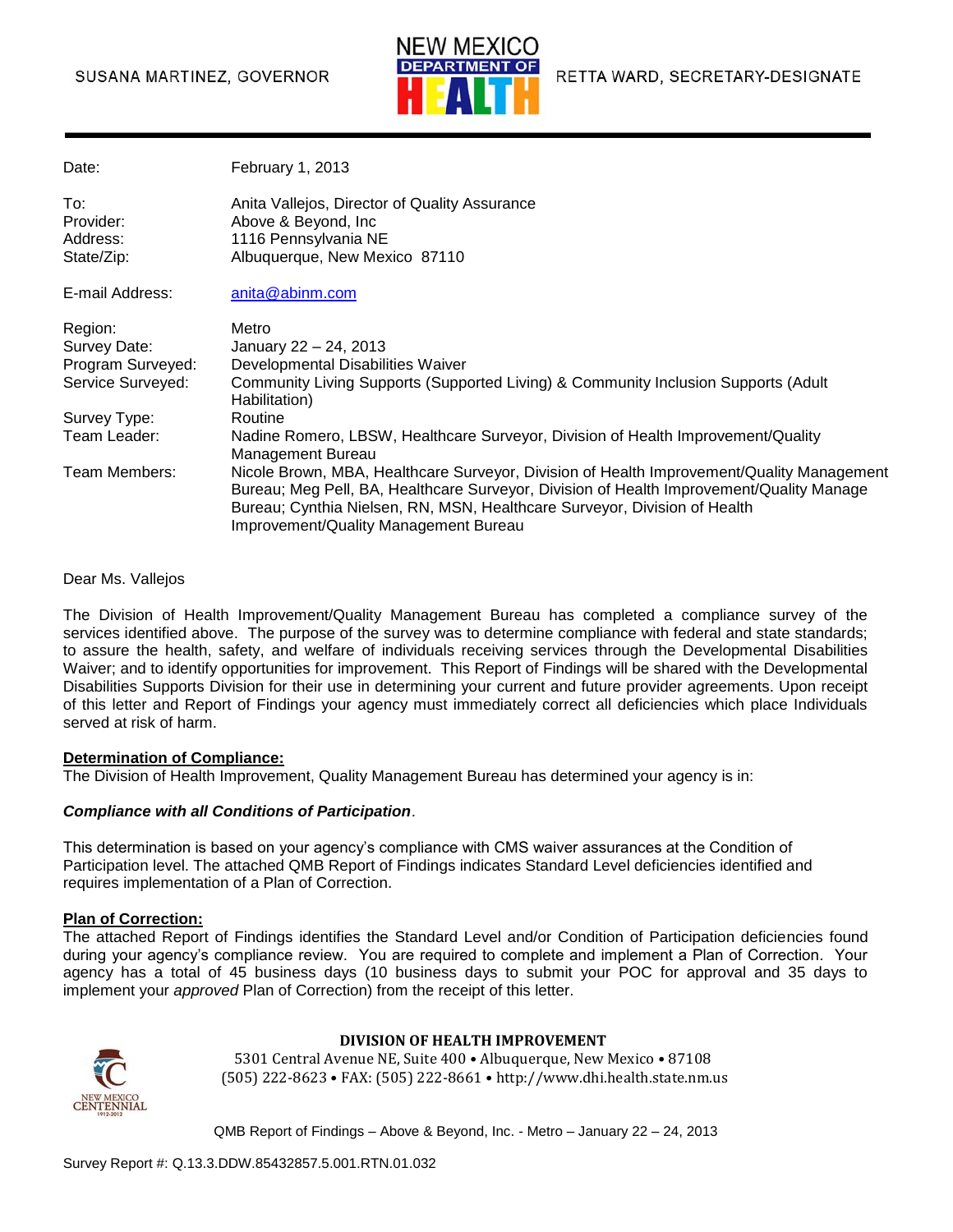#### **Submission of your Plan of Correction:**

Please submit your agency's Plan of Correction in the space on the two right columns of the Report of Findings. *(See attachment "A" for additional guidance in completing the Plan of Correction)*.

Within 10 business days of receipt of this letter your agency Plan of Correction must be submitted to the parties below:

#### **1. Quality Management Bureau, Attention: Plan of Correction Coordinator 5301 Central Ave. NE Suite 400 Albuquerque, NM 87108**

#### **2. Developmental Disabilities Supports Division Regional Office for region of service surveyed**

Upon notification from QMB that your *Plan of Correction has been approved*, you must implement all remedies and corrective actions to come into compliance. If your Plan of Correction is denied, you must resubmit a revised plan as soon as possible for approval, as your POC approval and all remedies must be completed within 45 business days of the receipt of this letter.

Failure to submit your POC within the allotted 10 business days or complete and implement your Plan of Correction within the total 45 business days allowed may result in the imposition of a \$200 per day Civil Monetary Penalty until it is received, completed and/or implemented.

#### **Request for Informal Reconsideration of Findings (IRF):**

If you disagree with a finding of deficient practice, you have 10 business days upon receipt of this notice to request an IRF. Submit your request for an IRF in writing to:

> QMB Deputy Bureau Chief 5301 Central Ave NE Suite #400 Albuquerque, NM 87108 Attention: IRF request

See Attachment "C" for additional guidance in completing the request for Informal Reconsideration of Findings. The request for an IRF will not delay the implementation of your Plan of Correction which must be completed within 45 total business days (10 business days to submit your POC for approval and 35 days to implement your *approved* Plan of Correction). Providers may not appeal the nature or interpretation of the standard or regulation, the team composition or sampling methodology. If the IRF approves the modification or removal of a finding, you will be advised of any changes.

Please call the Plan of Correction Coordinator at 505-699-9356 if you have questions about the Report of Findings or Plan of Correction. Thank you for your cooperation and for the work you perform.

Sincerely,

Nadine Romero, LBSW

Nadine Romero, LBSW Team Lead/Healthcare Surveyor Division of Health Improvement Quality Management Bureau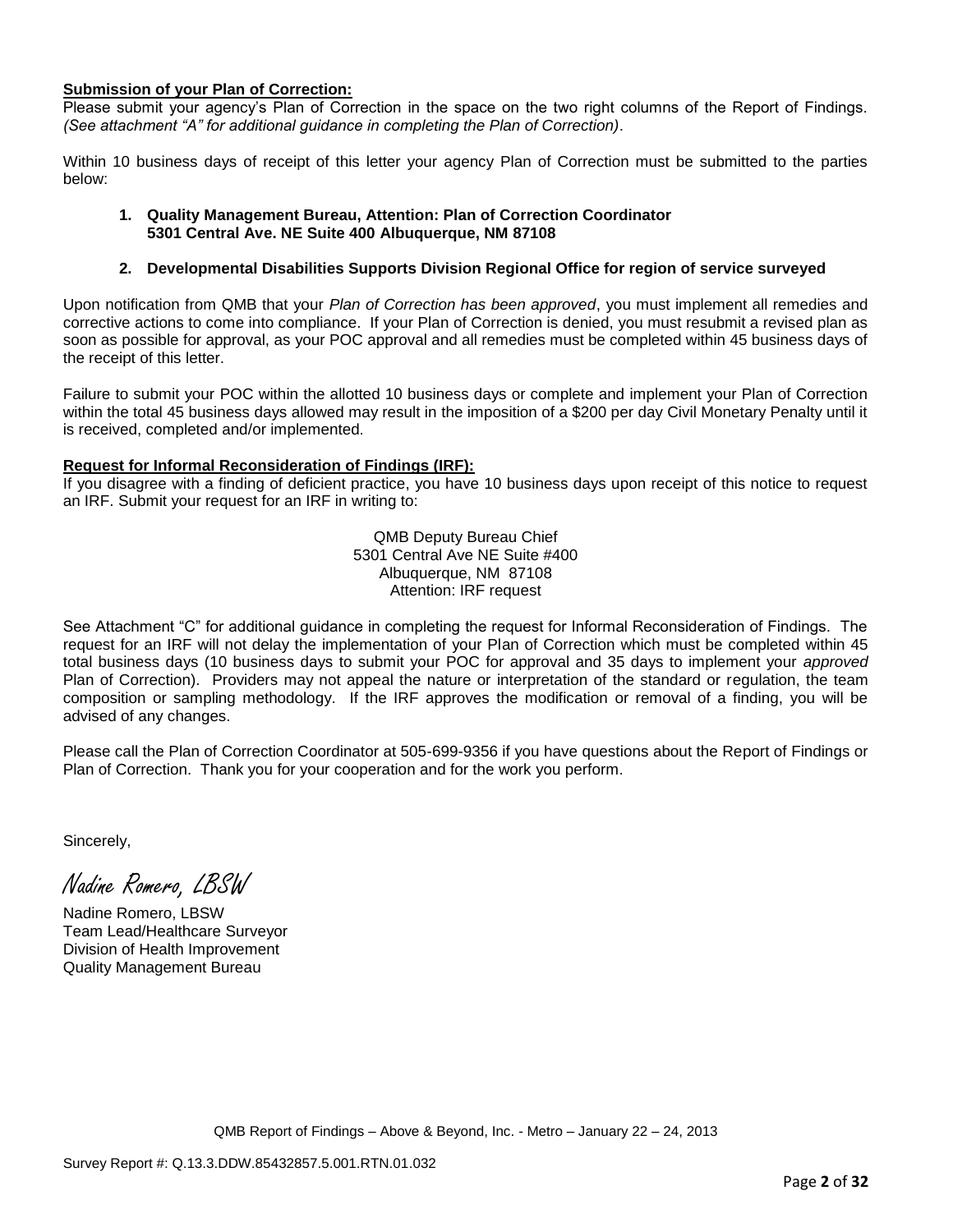| <b>Survey Process Employed:</b>           |                                                                                                       |                                                                                                                                                                   |
|-------------------------------------------|-------------------------------------------------------------------------------------------------------|-------------------------------------------------------------------------------------------------------------------------------------------------------------------|
| <b>Entrance Conference Date:</b>          | January 22, 2013                                                                                      |                                                                                                                                                                   |
| Present:                                  | Above & Beyond, Inc.                                                                                  | Anita Vallejos, Service Coordinator/Director of Quality Assurance<br>Nicole Chaves, Service Coordinator                                                           |
|                                           | <b>DOH/DHI/QMB</b>                                                                                    | Nadine Romero, LBSW, Team Lead/Healthcare Surveyor<br>Nicole Brown, MBA, Healthcare Surveyor                                                                      |
| <b>Exit Conference Date:</b>              | January 24, 2013                                                                                      |                                                                                                                                                                   |
| Present:                                  | Above & Beyond, Inc.                                                                                  | Marcus J. Cameron, Managing Director<br>Donald Sweeney, Executive Director<br>Anita Vallejos, Director of Quality Assurance<br>Nicole Chavez, Service Coordinator |
|                                           | <b>DOH/DHI/QMB</b>                                                                                    | Nadine Romero, LBSW, Team Lead/Healthcare Surveyor<br>Nicole Brown, MBA, Healthcare Surveyor<br>Meg Pell, BA, Healthcare Surveyor                                 |
| <b>Administrative Locations Visited</b>   | Number:                                                                                               | 1                                                                                                                                                                 |
| <b>Total Sample Size</b>                  | Number:                                                                                               | 8<br>8 - Non-Jackson Class Members<br>8 - Supported Living<br>4 - Adult Habilitation                                                                              |
| <b>Total Homes Visited</b>                | Number:                                                                                               | 5                                                                                                                                                                 |
| <b>Supported Homes Visited</b><br>❖       | Number:                                                                                               | 5                                                                                                                                                                 |
| Persons Served Records Reviewed           | Number:                                                                                               | 8                                                                                                                                                                 |
| Persons Served Interviewed                | Number:                                                                                               | 8                                                                                                                                                                 |
| Direct Support Personnel Interviewed      | Number:                                                                                               | 7                                                                                                                                                                 |
| Direct Support Personnel Records Reviewed | Number:                                                                                               | 33                                                                                                                                                                |
| Service Coordinator Records Reviewed      | Number:                                                                                               | $\overline{2}$                                                                                                                                                    |
| <b>Administrative Files Reviewed</b>      | <b>Billing Records</b><br><b>Medical Records</b><br><b>Personnel Files</b><br><b>Training Records</b> | Incident Management Records<br>Agency Policy and Procedure                                                                                                        |

- Caregiver Criminal History Screening Records
- **Employee Abuse Registry**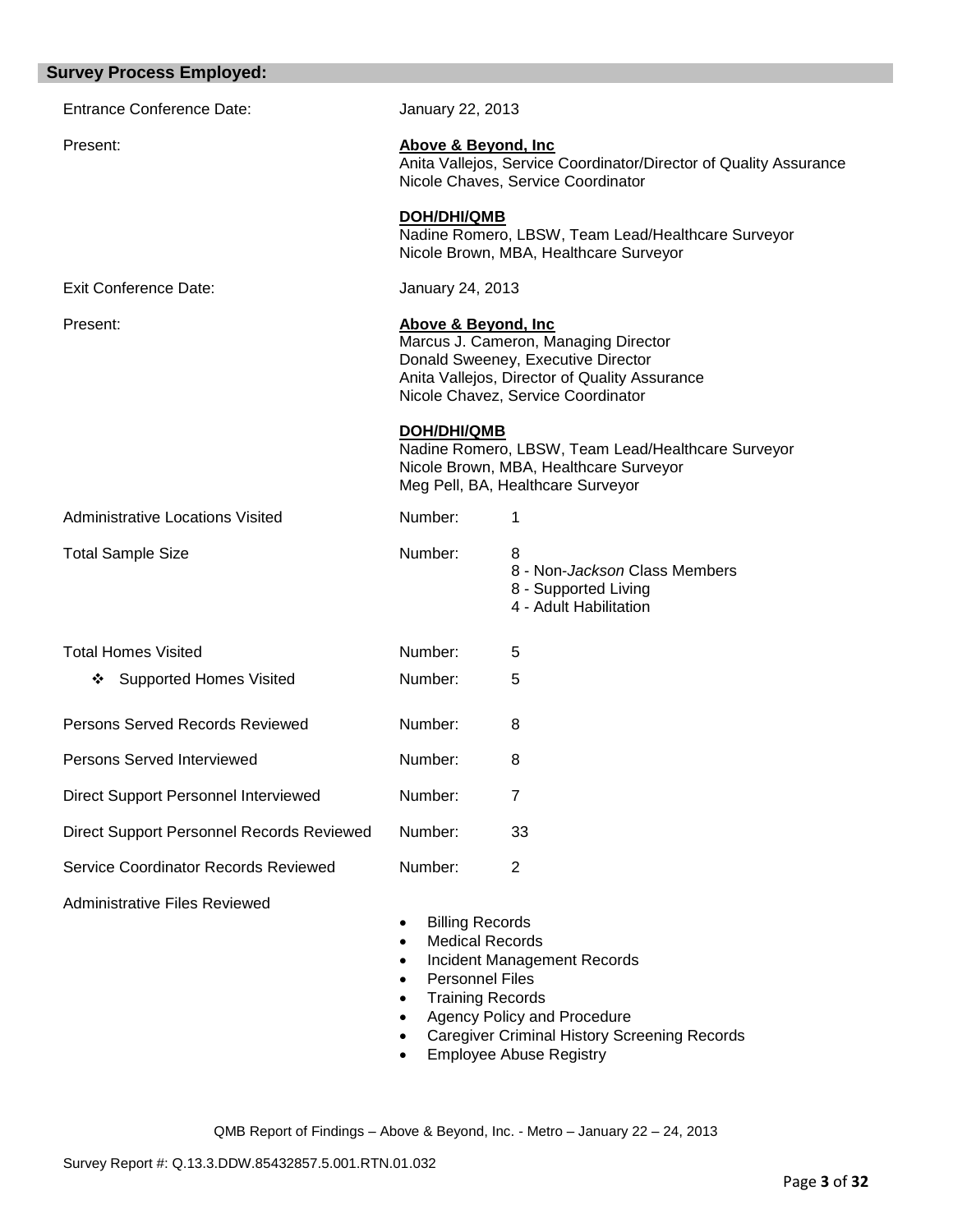- Human Rights Notes and/or Meeting Minutes
- **•** Evacuation Drills
- Quality Assurance / Improvement Plan
- CC: Distribution List: DOH Division of Health Improvement
	- DOH Developmental Disabilities Supports Division
	- DOH Office of Internal Audit
	- HSD Medical Assistance Division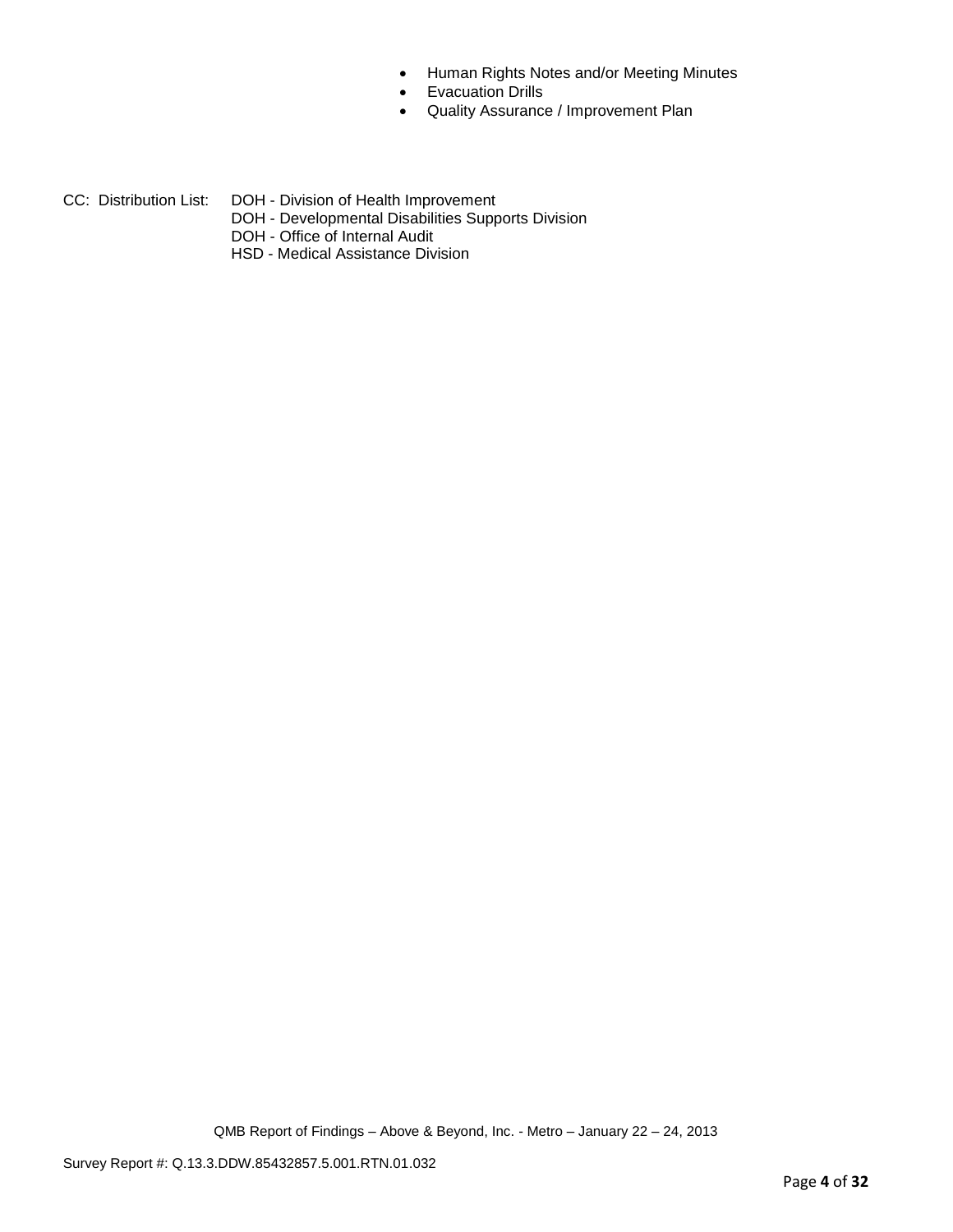# **Attachment A**

# **Provider Instructions for Completing the QMB Plan of Correction (POC) Process**

### *Introduction:*

After a QMB Compliance Survey, your QMB Report of Findings will be sent to you via e-mail.

Each provider must develop and implement a Plan of Correction (POC) that identifies specific quality assurance and quality improvement activities the agency will implement to correct deficiencies and prevent continued non compliance.

Agencies must submit their Plan of Correction within 10 business days from the date you receive the QMB Report of Findings. (Providers who do not submit a POC within 10 business days will be referred to the Internal Review Committee [IRC] for possible actions or sanctions).

Agencies must fully implement their approved Plan of Correction within 45 business days (10 business days to submit your POC for approval and 35 days to implement your approved Plan of Correction) from the date they receive the QMB Report of Findings. (Providers who fail to complete a POC within the 45 business days allowed shall be referred to the IRC for possible actions or sanctions.)

If you have questions about the Plan of Correction process, call the QMB Plan of Correction Coordinator at 505-699-9356 or email at Crystal.Lopez-Beck@state.nm.us. Requests for technical assistance must be requested through your DDSD Regional Office.

The POC process cannot resolve disputes regarding findings. If you wish to dispute a finding on the official Report of Findings, you must file an Informal Reconsideration of Findings (IRF) request within ten (10) business days of receiving your report. Please note that you must still submit a POC for findings that are in question (see Attachment "C").

## *Instructions for Completing Agency POC:*

## *Required Content*

Your Plan of Correction should provide a step-by-step description of the methods to correct each deficient practice to prevent recurrence and information that ensures the regulation cited is in compliance. The remedies noted in your POC are expected to be added to your Agency's required, annual Quality Assurance Plan.

If a deficiency has already been corrected, the plan should state how it was corrected, the completion date (date the correction was accomplished), and how possible recurrence of the deficiency will be prevented.

#### *The Plan of Correction must address the required six CMS core elements to address each deficiency of the POC:*

- 1. How the specific and realistic corrective action will be accomplished for individuals found to have been affected by the deficient practice.
- 2. How the agency will identify other individuals who have the potential to be affected by the same deficient practice, and how the agency will act to protect individuals in similar situations.
- 3. What QA measures will be put into place or systemic changes made to ensure that the deficient practice will not recur
- 4. Indicate how the agency plans to monitor its performance to make sure that solutions are sustained. The agency must develop a QA plan for ensuring that correction is achieved and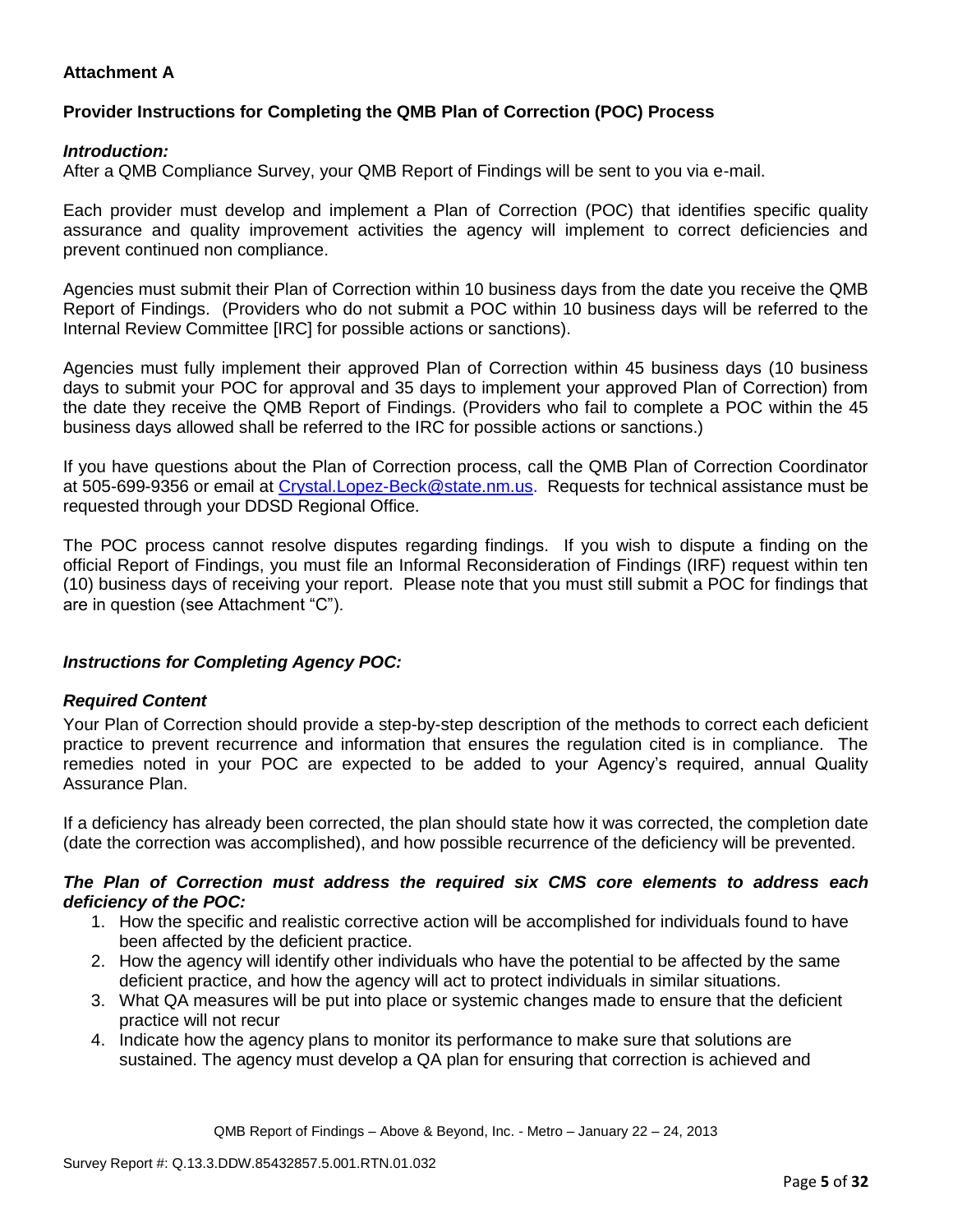sustained. This QA plan must be implemented, and the corrective action evaluated for its effectiveness. The plan of correction is integrated into the agency quality assurance system; and

- 5. Include dates when corrective action will be completed. The corrective action completion dates must be acceptable to the State.
- 6. The POC must be signed and dated by the agency director or other authorized official.

*The following details should be considered when developing your POC:*

- Details about how and when Consumer, Personnel and Residential files are audited by Agency personnel to ensure they contain required documents;
- Information about how Medication Administration Records are reviewed to verify they contain all required information before they are distributed, as they are being used, and after they are completed;
- Your processes for ensuring that all staff are trained in Core Competencies, Incident Reporting, and Individual-Specific service requirements, etc;
- How accuracy in Billing documentation is assured;
- How health, safety is assured;
- For Case Management Providers, how ISPs are reviewed to verify they meet requirements, how the timeliness of LOC packet submissions and consumer visits are tracked;
- Your process for gathering, analyzing and responding to Quality data; and,
- Details about Quality Targets in various areas, current status, analyses about why targets were not met, and remedies implemented.

*Note:* **Instruction or in-service of staff alone may not be a sufficient plan of correction.** This is a good first step toward correction, but additional steps should be taken to ensure the deficiency is corrected and will not recur.

### *Completion Dates*

- The plan of correction must include a **completion date** (entered in the far right-hand column) for each finding. Be sure the date is **realistic** in the amount of time your Agency will need to correct the deficiency; not to exceed 45 total business days.
- Direct care issues should be corrected immediately and monitored appropriately.
- Some deficiencies may require a staged plan to accomplish total correction.
- Deficiencies requiring replacement of equipment, etc., may require more time to accomplish correction but should show reasonable time frames.

## *Initial Submission of the Plan of Correction Requirements*

- 1. The Plan of Correction must be completed on the official QMB Survey Report of Findings/Plan of Correction Form and received by QMB within ten (10) business days from the date you received the report of findings.
- 2. For questions about the POC process, call the QMB POC Coordinator, Crystal Lopez-Beck at 505- 699-9356 for assistance.
- 3. For Technical Assistance (TA) in developing or implementing your POC, contact your local DDSD Regional Office.
- 4. Submit your POC to Crystal Lopez-Beck, POC Coordinator in any of the following ways:
	- a. Electronically at Crystal.Lopez-Beck@state.nm.us *(preferred method)*
	- b. Fax to 505-222-8661, or
	- c. Mail to POC Coordinator, 5301 Central Avenue SW, Suite 400, Albuquerque, NM 87108
- 5. Do not submit supporting documentation (evidence of compliance) to QMB until after your POC has been approved by the QMB.
- 6. QMB will notify you when your POC has been "approve" or "denied."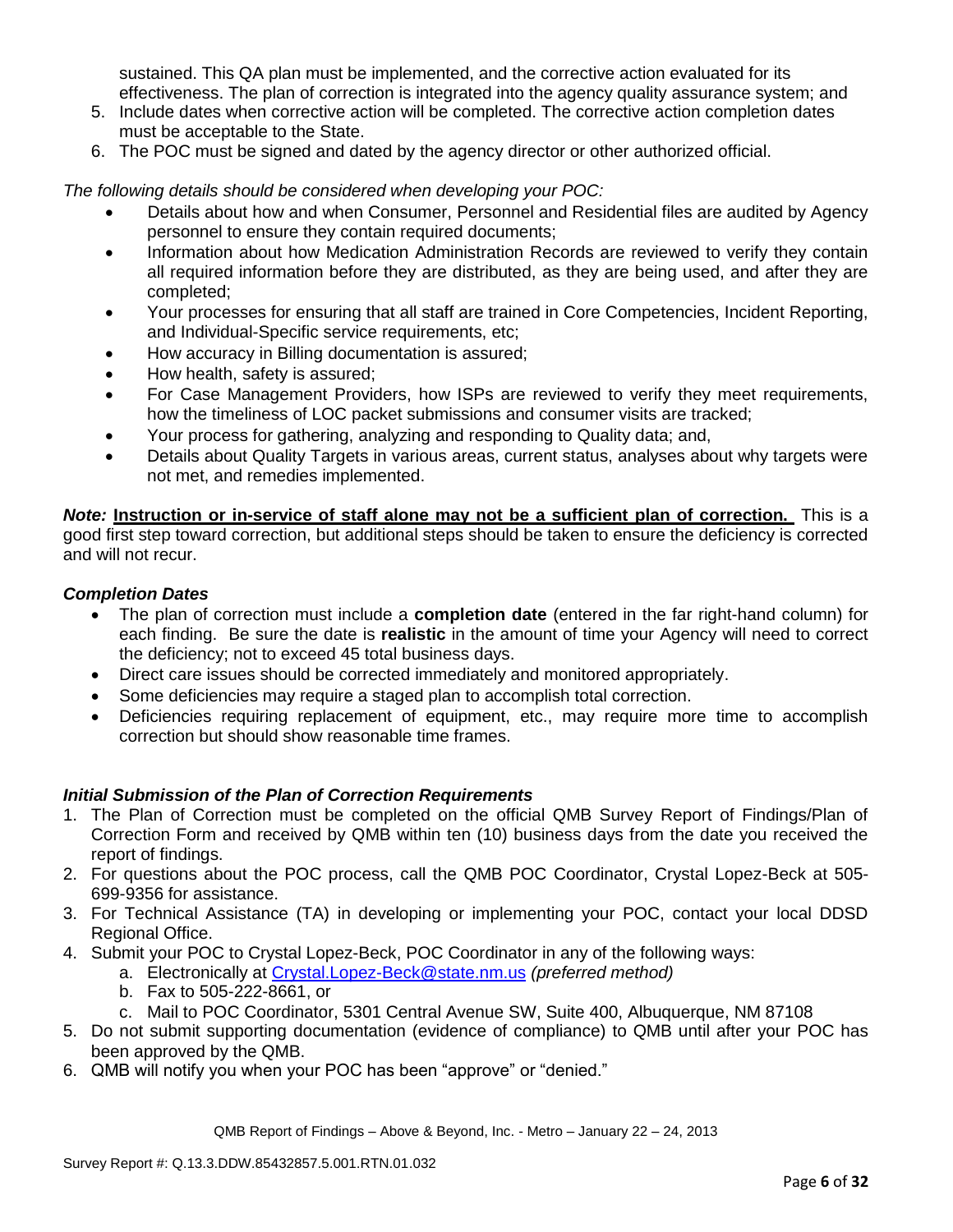- a. During this time, whether your POC is "approved," or "denied," you will have a maximum of 45 business days from the date of receipt of your Report of Findings to correct all survey deficiencies.
- b. If your POC is denied, it must be revised and resubmitted as soon as possible, as the 45 business day limit is in effect.
- c. If your POC is denied a second time your agency may be referred to the Internal Review Committee.
- d. You will receive written confirmation when your POC has been approved by QMB and a final deadline for completion of your POC.
- 7. Failure to submit your POC within 10 business days without prior approval of an extension by QMB will result in a referral to the Internal Review Committee and the possible implementation of monetary penalties and/or sanctions.

# *POC Document Submission Requirements*

Once your POC has been approved by the QMB Plan of Correction Coordinator you must submit copies of documents as evidence that all deficiencies have been corrected, as follows.

- 1. Your internal documents are due within a *maximum* of 45 business days of receipt of your Report of Findings.
- 2. You may submit your documents by postal mail (paper hard copy or on a disc), fax, or electronically (scanned and attached to e-mails).
- 3. All submitted documents *must be annotated*; please be sure the tag numbers and Identification numbers are indicated on each document submitted. Documents which are not annotated with the Tag number and Identification number may not be accepted.
- 4. Do not submit original documents; Please provide copies or scanned electronic files for evidence. Originals must be maintained in the agency file(s) per DDSD Standards.
- 5. In lieu of some documents, you may submit copies of file or home audit forms that clearly indicate cited deficiencies have been corrected, other attestations of correction must be approved by the Plan of Correction Coordinator prior to their submission.
- 6. For billing deficiencies, you must submit:
	- a. Evidence of an internal audit of billing documentation for a sample of individuals and timeframes;
	- b. Copies of "void and adjust" forms submitted to correct all over-billed or unjustified units billed identified during your internal audit.

Revisions, Modifications or Extensions to your Plan of Correction (post QMB approval) must be made in writing and submitted to the Deputy Chief at QMB, prior to the due date and are approved on a case-bycase basis. No changes may be made to your POC or the timeframes for implementation without written approval of the POC Coordinator.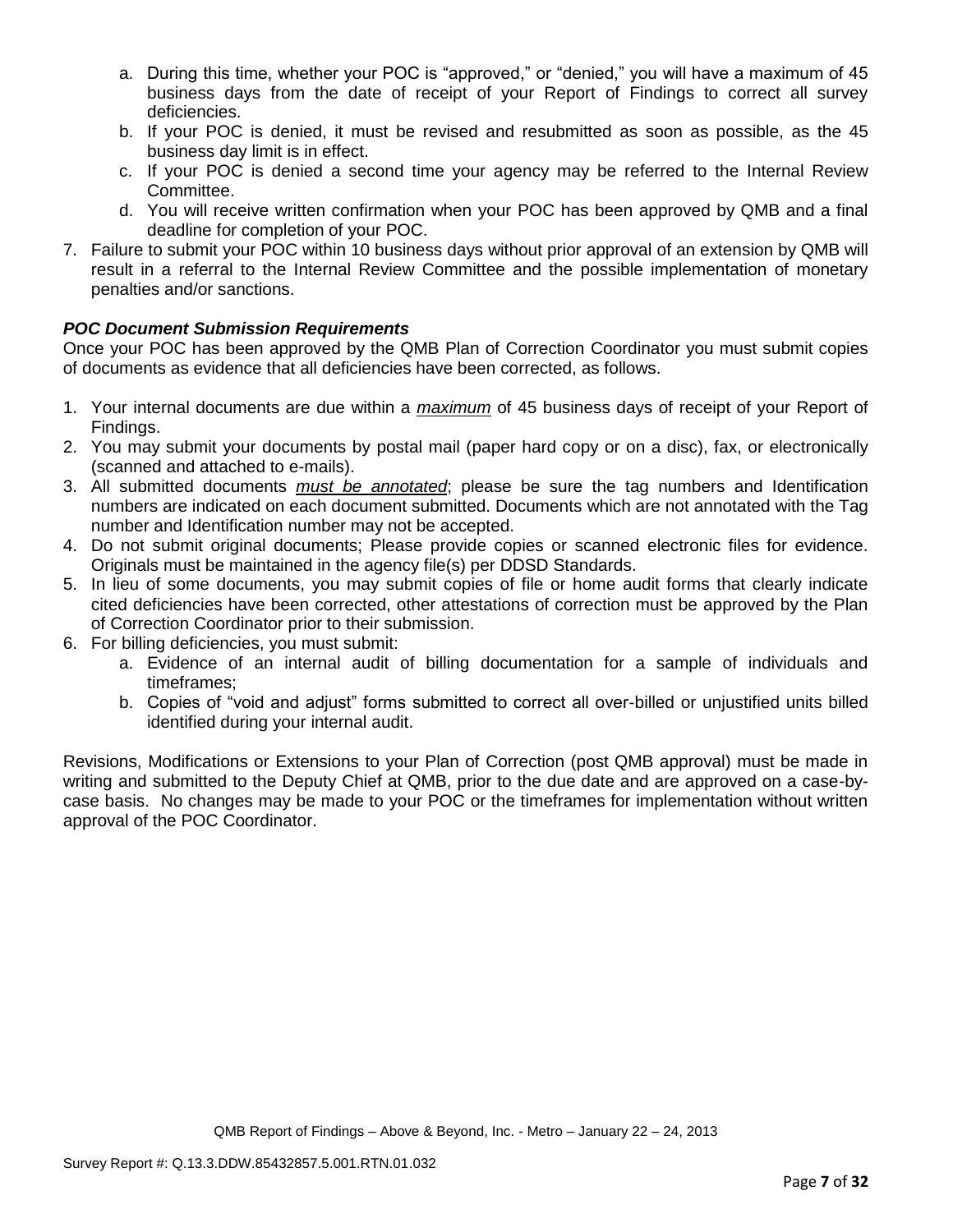## **Department of Health, Division of Health Improvement QMB Determination of Compliance Process**

The Division of Health Improvement, Quality Management Bureau (QMB) surveys compliance of the Developmental Disabilities Waiver (DDW) standards and state and federal regulations. QMB has grouped the CMS assurances into five Service Domains: Level of Care; Plan of Care; Qualified Providers; Health, Welfare and Safety; and Administrative Oversight (note that Administrative Oversight listed in this document is not the same as the CMS assurance of Administrative Authority. Used in this context it is related to the agency's operational policies and procedures, Quality Management system and Medicaid billing and reimbursement processes.)

The QMB Determination of Compliance process is based on the provider's compliance or noncompliance with standards and regulations identified in the QMB Report of Findings. All deficiencies (non-compliance with standards and regulations) are identified and cited as either a Standard level deficiency or a Condition of Participation level deficiency in the QMB Reports of Findings. All deficiencies require corrective action when non-compliance is identified.

Within the QMB Service Domains there are fundamental regulations, standards, or policies with which a provider must be in essential compliance in order to ensure the health and welfare of individuals served known as Conditions of Participation (CoPs).

The Determination of Compliance for each service type is based on a provider's compliance with CoPs in three (3) Service Domains.

Case Management Services:

- Level of Care
- Plan of Care
- Qualified Providers

Community Inclusion Supports/ Living Supports:

- Qualified Provider
- Plan of Care
- Health, Welfare & Safety

# **Conditions of Participation (CoPs)**

A CoP is an identified fundamental regulation, standard, or policy with which a provider must be in compliance in order to ensure the health and welfare of individuals served. CoPs are based on the Centers for Medicare and Medicaid Services, Home and Community-Based Waiver required assurances. A provider must be in compliance with CoPs to participate as a waiver provider.

QMB surveyors use professional judgment when reviewing the critical elements of each standard and regulation to determine when non-compliance with a standard level deficiency rises to the level of a CoP out of compliance. Only some deficiencies can rise to the level of a CoP. (See the next section for a list of CoPs.) The QMB survey team analyzes the relevant finding in terms of scope, actual harm or potential for harm, unique situations, patterns of performance, and other factors to determine if there is the potential for a negative outcome which would rise to the level of a CoP. A Standard level deficiency becomes a CoP out of compliance when the team's analysis establishes that there is an identified potential for significant harm or actual harm. It is then cited as a CoP out of compliance. If the deficiency does not rise to the level of a CoP out of compliance, it is cited as a Standard Level Deficiency.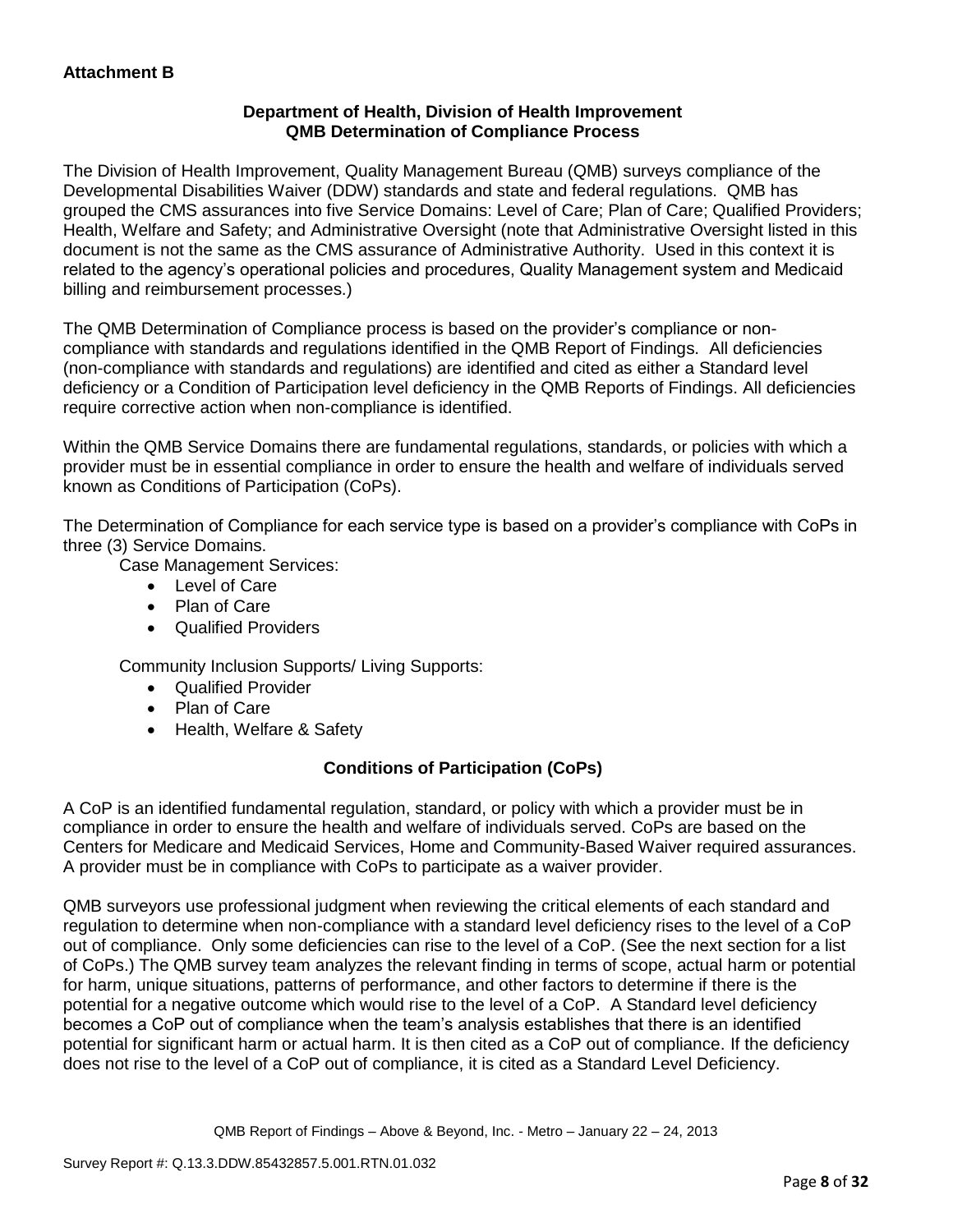The Division of Health Improvement (DHI) and the Developmental Disabilities Supports Division (DDSD) collaborated to revise the current Conditions of Participation (CoPs). There are seven Conditions of Participation in which providers must be in compliance.

# **CoPs and Service Domains for Case Management Supports are as follows:**

## **Service Domain: Level of Care**

- Condition of Participation:
- 1. **Level of Care**: The Case Manager shall complete all required elements of the Long Term Care Assessment Abstract (LTCAA) to ensure ongoing eligibility for waiver services.

# **Service Domain: Plan of Care**

Condition of Participation:

2. **Individual Service Plan (ISP) Creation and Development**: Each individual shall have an ISP. The ISP shall be developed in accordance with DDSD regulations and standards and is updated at least annually or when warranted by changes in the individual's needs.

Condition of Participation:

3. **ISP Monitoring and Evaluation:** The Case Manager shall ensure the health and welfare of the individual through monitoring the implementation of ISP desired outcomes.

## **CoPs and Service Domain for ALL Service Providers is as follows:**

## **Service Domain: Qualified Providers**

- Condition of Participation:
- 4. **Qualified Providers**: Agencies shall ensure support staff has completed criminal background screening and all mandated trainings as required by the DDSD.

## **CoPs and Service Domains for Living Supports and Inclusion Supports are as follows:**

#### **Service Domain: Plan of Care**

Condition of Participation:

5. **ISP Implementation**: Services provided shall be consistent with the components of the ISP and implemented to achieve desired outcomes.

## **Service Domain: Health, Welfare & Safety**

Condition of Participation:

6. **Individual Health, Safety and Welfare: (Safety)** Individuals have the right to live and work in a safe environment.

Condition of Participation:

7. **Individual Health, Safety and Welfare (Healthcare Oversight)**: The provider shall support individuals to access needed healthcare services in a timely manner. Nursing, healthcare services and healthcare oversight shall be available and provided as needed to address individuals' health, safety and welfare.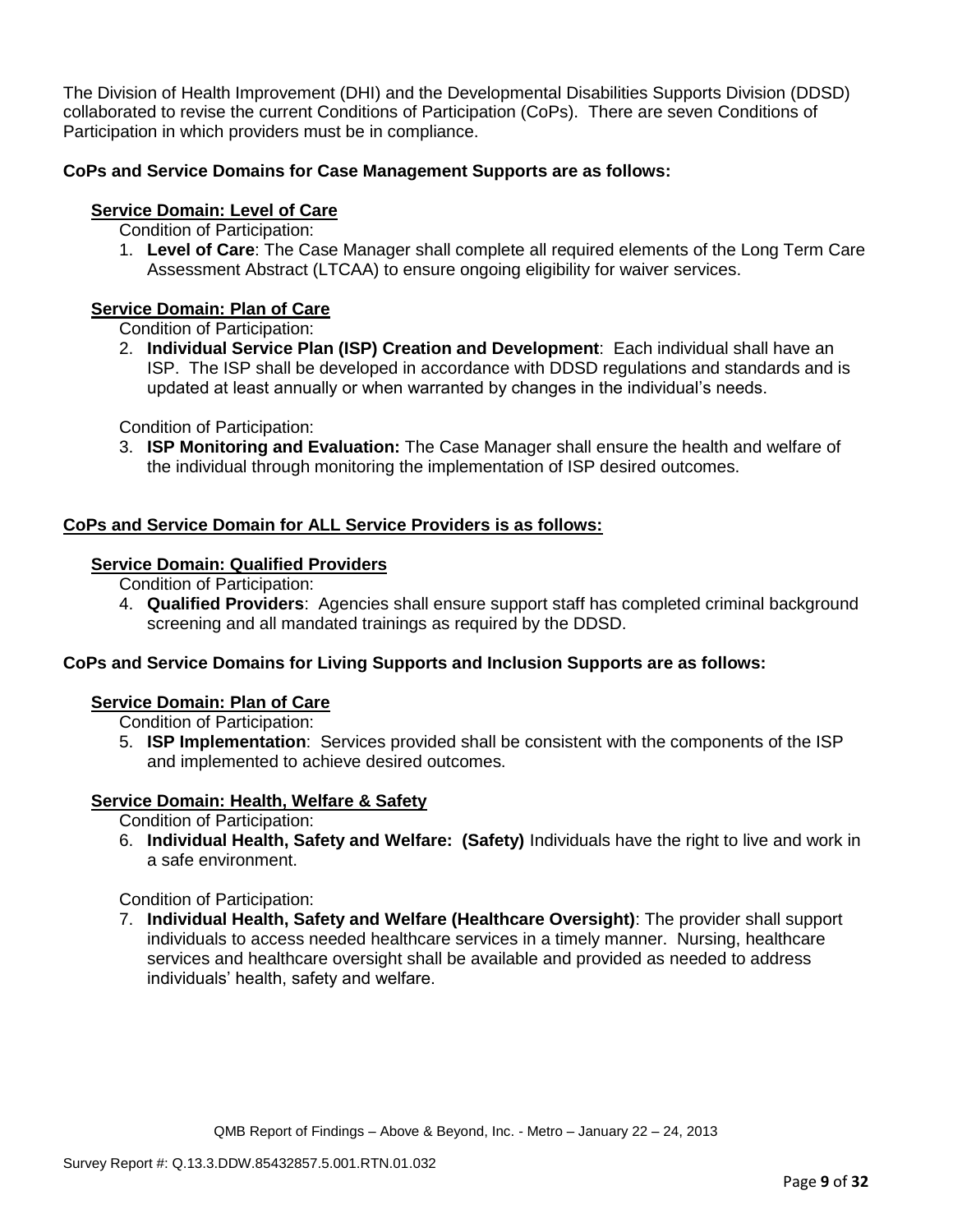### **QMB Compliance Determinations**

### Compliance with Conditions of Participation

The QMB determination of *Compliance with Conditions of Participation* indicates that a provider is in compliance with all Conditions of Participation, (CoP). The agency has obtained a level of compliance such that there is a minimal potential for harm to individuals' health and safety. To qualify for a determination of Compliance with Conditions of Participation, the provider must be in compliance with all Conditions of Participation in all relevant Service Domains. The agency may also have Standard level deficiencies (deficiencies which are not at the condition level) out of compliance in any of the Service Domains.

### Partial-Compliance with Conditions of Participation

The QMB determination of *Partial-Compliance with Conditions of Participation* indicates that a provider is out of compliance with Conditions of Participation in one (1) to two (2) Service Domains. The agency may have one or more Condition level tags within a Service Domain. This partialcompliance, if not corrected, may result in a serious negative outcome or the potential for more than minimal harm to individuals' health and safety. The agency may also have Standard level deficiencies (deficiencies which are not at the condition level) in any of the Service Domains.

Providers receiving a repeat determination of Partial-Compliance for repeat deficiencies at the level of a Condition in any Service Domain may be referred by the Quality Management Bureau to the Internal Review Committee (IRC) for consideration of remedies and possible actions or sanctions.

### Non-Compliance with Conditions of Participation

The QMB determination of *Non-Compliance with Conditions of Participation* indicates a provider is significantly out of compliance with Conditions of Participation in multiple Service Domains. The agency may have one or more Condition level tags in each of 3 relevant Service Domains. This non-compliance, if not corrected, may result in a serious negative outcome or the potential for more than minimal harm to individuals' health and safety. The agency may also have Standard level deficiencies (deficiencies which are not at the condition level) in any of the Service Domains

Providers receiving a repeat determination of Non-Compliance will be referred by Quality Management Bureau to the Internal Review Committee (IRC) for consideration of remedies and possible actions or sanctions.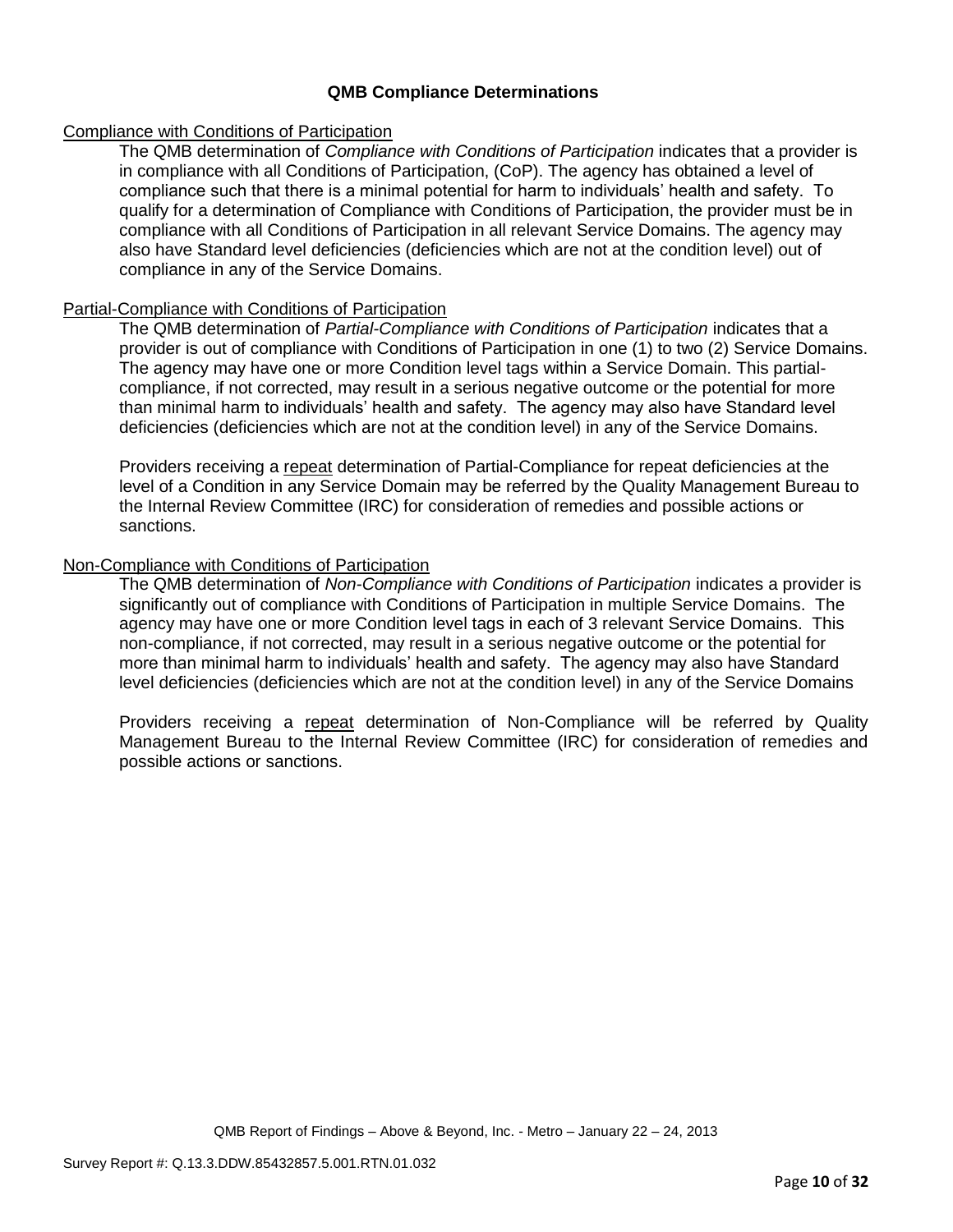### **Guidelines for the Provider Informal Reconsideration of Finding (IRF) Process**

# **Introduction:**

Throughout the QMB Survey process, surveyors are openly communicating with providers. Open communication means surveyors have clarified issues and/or requested missing information before completing the review through the use of the signed/dated "Document Request," or "administrative Needs," etc. forms. Regardless, there may still be instances where the provider disagrees with a specific finding. Providers may use the following process to informally dispute a finding.

# **Instructions:**

- 1. The Informal Reconsideration of the Finding (IRF) request must be in writing to the QMB Deputy Bureau Chief **within 10 business days** of receipt of the final Report of Findings.
- 2. The written request for an IRF *must* be completed on the QMB Request for Informal Reconsideration of Finding form available on the QMB website:<http://dhi.health.state.nm.us/qmb>
- 3. The written request for an IRF must specify in detail the request for reconsideration and why the finding is inaccurate.
- 4. The IRF request must include all supporting documentation or evidence.
- 5. If you have questions about the IRC process, email the IRF Chairperson, Scott Good at [scott.good@state.nm.us](mailto:scott.good@state.nm.us) for assistance.

# **The following limitations apply to the IRF process:**

- The request for an IRF and all supporting evidence must be received within 10 business days.
- Findings based on evidence requested during the survey and not provided may not be subject to reconsideration.
- The supporting documentation must be new evidence not previously reviewed or requested by the survey team.
- Providers must continue to complete their Plan of Correction during the IRF process
- Providers may not request an IRF to challenge the sampling methodology.
- Providers may not request an IRF based on disagreement with the nature of the standard or regulation.
- Providers may not request an IRF to challenge the team composition.
- Providers may not request an IRF to challenge the DHI/QMB determination of compliance or the length of their DDSD provider contract.

A Provider forfeits the right to an IRF if the request is not made within 10 business days of receiving the report and/or does not include all supporting documentation or evidence to show compliance with the standards and regulations.

The IRF Committee will review the request, the Provider will be notified in writing of the ruling; no face-toface meeting will be conducted.

When a Provider requests that a finding be reconsidered, it does not stop or delay the Plan of Correction process. **Providers must continue to complete the Plan of Correction, including the finding in dispute regardless of the IRF status.** If a finding is removed or modified, it will be noted and removed or modified from the Report of Findings. It should be noted that in some cases a Plan of Correction may be completed prior to the IRF process being completed. The provider will be notified in writing on the decisions of the IRF committee.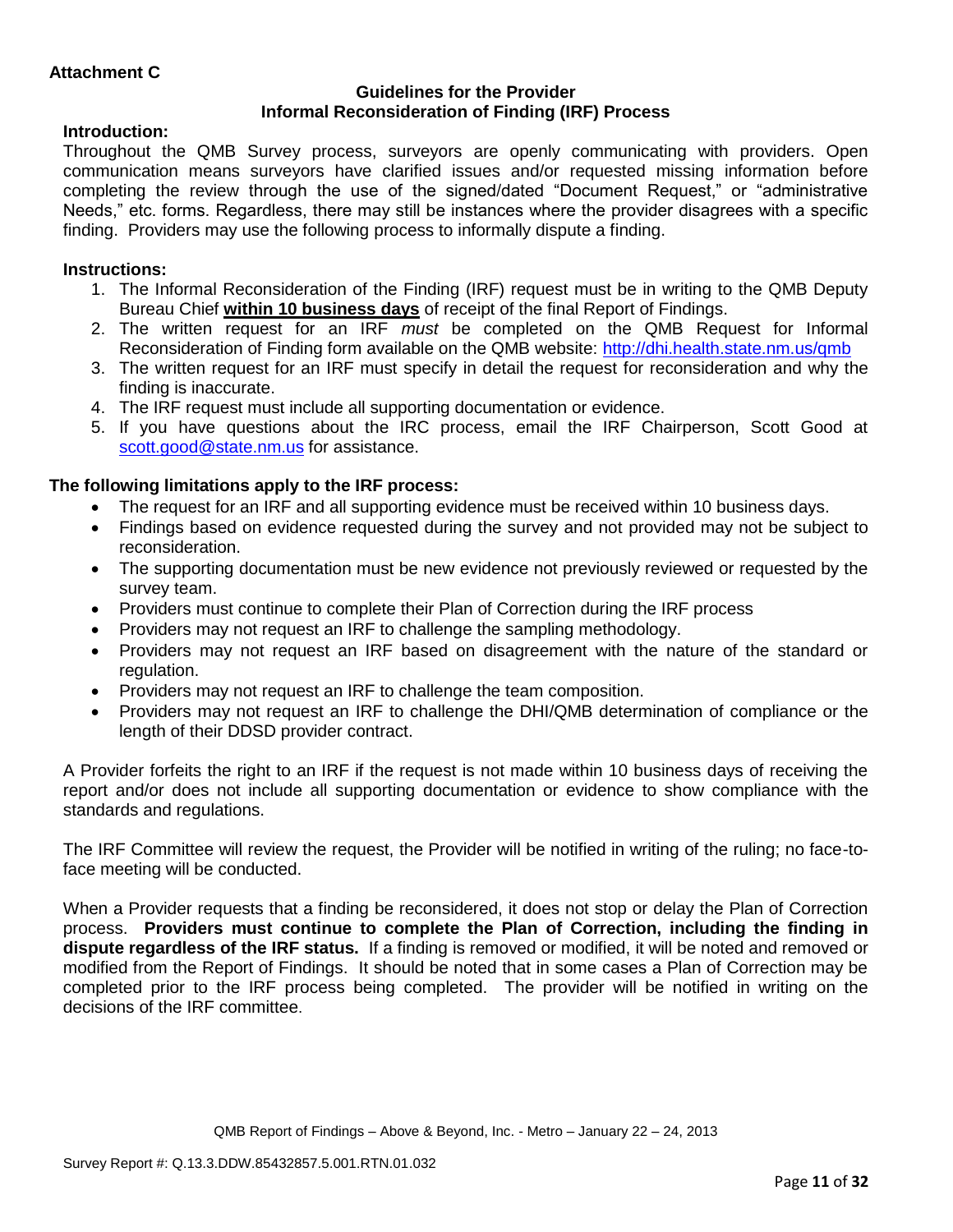| <b>Agency:</b>      | Above & Beyond, Inc. - Metro Region                                                                |
|---------------------|----------------------------------------------------------------------------------------------------|
| Program:            | Developmental Disabilities Waiver                                                                  |
| Service:            | Community Living Supports (Supported Living) and Community Inclusion Supports (Adult Habilitation) |
| Monitoring Type:    | <b>Routine Survey</b>                                                                              |
| <b>Survey Date:</b> | January 22 – 24, 2012                                                                              |

| <b>Standard of Care</b>                                                                                                                                                                                                                                                                                                                                                                                                                                                                                                                                                                                                                                                                                                                                                                                                                                                                                                                                                                                    | <b>Deficiencies</b>                                                                                                                                                                                                                                                                                                                                                                                                                                      | <b>Agency Plan of Correction, On-going</b><br><b>QA/QI &amp; Responsible Party</b>                                                                                                                                                                                          | <b>Date</b><br><b>Due</b> |
|------------------------------------------------------------------------------------------------------------------------------------------------------------------------------------------------------------------------------------------------------------------------------------------------------------------------------------------------------------------------------------------------------------------------------------------------------------------------------------------------------------------------------------------------------------------------------------------------------------------------------------------------------------------------------------------------------------------------------------------------------------------------------------------------------------------------------------------------------------------------------------------------------------------------------------------------------------------------------------------------------------|----------------------------------------------------------------------------------------------------------------------------------------------------------------------------------------------------------------------------------------------------------------------------------------------------------------------------------------------------------------------------------------------------------------------------------------------------------|-----------------------------------------------------------------------------------------------------------------------------------------------------------------------------------------------------------------------------------------------------------------------------|---------------------------|
|                                                                                                                                                                                                                                                                                                                                                                                                                                                                                                                                                                                                                                                                                                                                                                                                                                                                                                                                                                                                            |                                                                                                                                                                                                                                                                                                                                                                                                                                                          | <b>CMS Assurance - Service Plans: ISP Implementation -</b> Services are delivered in accordance with the service plan, including type,                                                                                                                                      |                           |
| scope, amount, duration and frequency specified in the service plan.                                                                                                                                                                                                                                                                                                                                                                                                                                                                                                                                                                                                                                                                                                                                                                                                                                                                                                                                       |                                                                                                                                                                                                                                                                                                                                                                                                                                                          |                                                                                                                                                                                                                                                                             |                           |
| Tag # 6L14 Residential Case File                                                                                                                                                                                                                                                                                                                                                                                                                                                                                                                                                                                                                                                                                                                                                                                                                                                                                                                                                                           | <b>Standard Level Deficiency</b>                                                                                                                                                                                                                                                                                                                                                                                                                         |                                                                                                                                                                                                                                                                             |                           |
| Developmental Disabilities (DD) Waiver Service<br>Standards effective 4/1/2007<br><b>CHAPTER 6. VIII. COMMUNITY LIVING</b><br><b>SERVICE PROVIDER AGENCY</b><br><b>REQUIREMENTS</b><br>A. Residence Case File: For individuals<br>receiving Supported Living or Family Living, the<br>Agency shall maintain in the individual's home a<br>complete and current confidential case file for<br>each individual. For individuals receiving<br>Independent Living Services, rather than<br>maintaining this file at the individual's home, the<br>complete and current confidential case file for<br>each individual shall be maintained at the<br>agency's administrative site. Each file shall<br>include the following:<br>(1) Complete and current ISP and all<br>supplemental plans specific to the individual;<br>(2) Complete and current Health Assessment<br>Tool:<br>(3) Current emergency contact information,<br>which includes the individual's address.<br>telephone number, names and telephone | Based on record review, the Agency failed to<br>maintain a complete and confidential case file in<br>the residence for 1 of 8 Individuals receiving<br>Supported Living Services.<br>Review of the residential individual case files<br>revealed the following items were not found,<br>incomplete, and/or not current:<br>• Current Emergency & Personal<br><b>Identification Information</b><br><sup>o</sup> Did not contain Pharmacy Information (#2) | <b>Provider:</b><br>State your Plan of Correction for the<br>deficiencies cited in this tag here: $\rightarrow$<br><b>Provider:</b><br><b>Enter your ongoing Quality Assurance/Quality</b><br>Improvement processes as it related to this tag<br>number here: $\rightarrow$ |                           |
| numbers of residential Community Living<br>Support providers, relatives, or guardian or                                                                                                                                                                                                                                                                                                                                                                                                                                                                                                                                                                                                                                                                                                                                                                                                                                                                                                                    |                                                                                                                                                                                                                                                                                                                                                                                                                                                          |                                                                                                                                                                                                                                                                             |                           |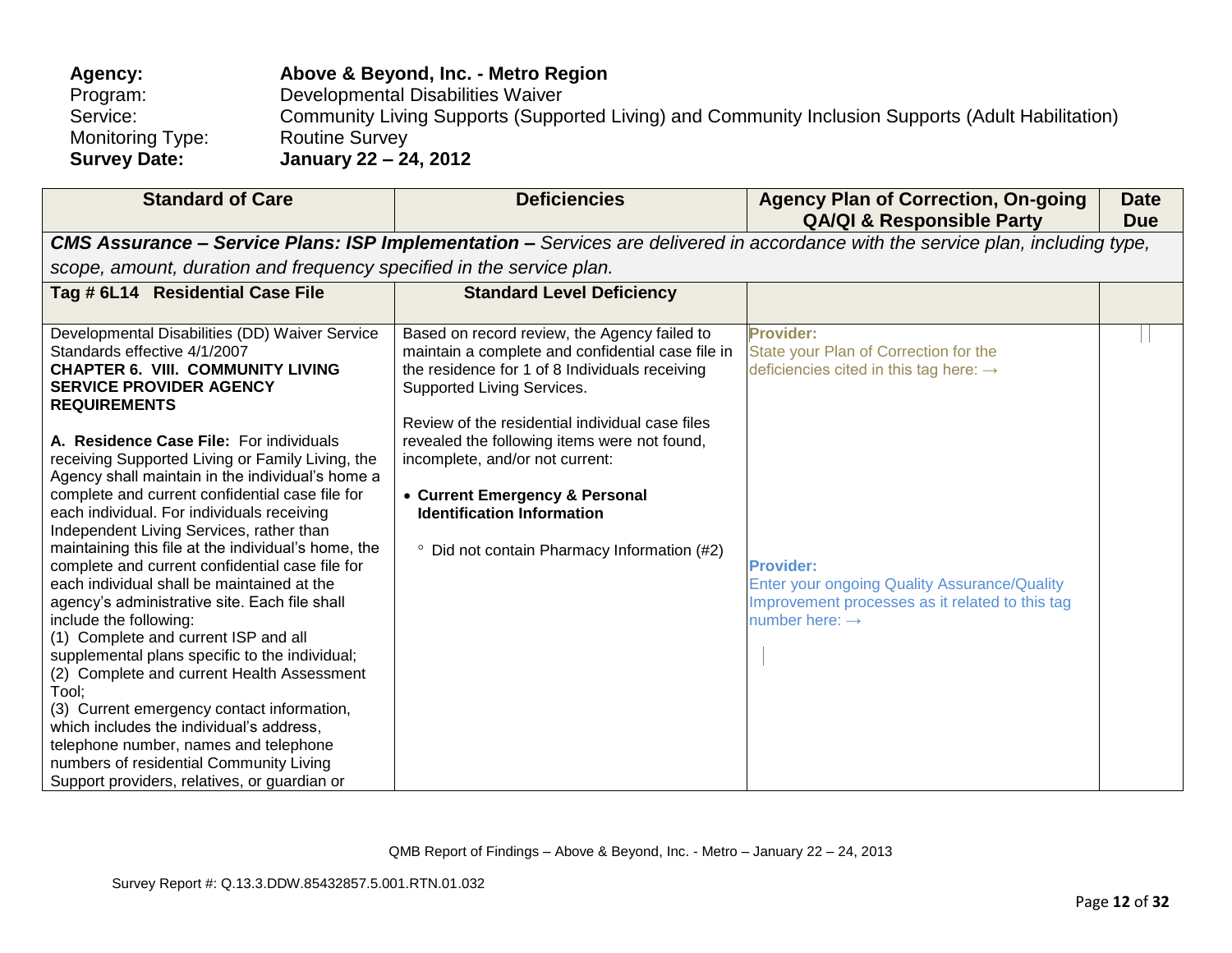| conservator, primary care physician's name(s)<br>and telephone number(s), pharmacy name,<br>address and telephone number and dentist<br>name, address and telephone number, and<br>health plan;                                                                                                                                                                                                                                                                                                                                                                                                                                                                                                                                                                                                                                  |  |  |
|----------------------------------------------------------------------------------------------------------------------------------------------------------------------------------------------------------------------------------------------------------------------------------------------------------------------------------------------------------------------------------------------------------------------------------------------------------------------------------------------------------------------------------------------------------------------------------------------------------------------------------------------------------------------------------------------------------------------------------------------------------------------------------------------------------------------------------|--|--|
| (4) Up-to-date progress notes, signed and<br>dated by the person making the note for at least<br>the past month (older notes may be transferred<br>to the agency office);                                                                                                                                                                                                                                                                                                                                                                                                                                                                                                                                                                                                                                                        |  |  |
| (5) Data collected to document ISP Action Plan<br>implementation                                                                                                                                                                                                                                                                                                                                                                                                                                                                                                                                                                                                                                                                                                                                                                 |  |  |
| (6) Progress notes written by direct care staff<br>and by nurses regarding individual health status<br>and physical conditions including action taken in<br>response to identified changes in condition for at<br>least the past month;<br>(7) Physician's or qualified health care providers<br>written orders;<br>(8) Progress notes documenting implementation<br>of a physician's or qualified health care<br>provider's order(s);<br>(9) Medication Administration Record (MAR) for<br>the past three (3) months which includes:<br>(a) The name of the individual;<br>(b) A transcription of the healthcare<br>practitioners prescription including the<br>brand and generic name of the medication;<br>(c) Diagnosis for which the medication is<br>prescribed;<br>(d) Dosage, frequency and method/route of<br>delivery; |  |  |
| (e) Times and dates of delivery;<br>Initials of person administering or assisting<br>(f)                                                                                                                                                                                                                                                                                                                                                                                                                                                                                                                                                                                                                                                                                                                                         |  |  |
| with medication; and                                                                                                                                                                                                                                                                                                                                                                                                                                                                                                                                                                                                                                                                                                                                                                                                             |  |  |
| (g) An explanation of any medication                                                                                                                                                                                                                                                                                                                                                                                                                                                                                                                                                                                                                                                                                                                                                                                             |  |  |
| irregularity, allergic reaction or adverse                                                                                                                                                                                                                                                                                                                                                                                                                                                                                                                                                                                                                                                                                                                                                                                       |  |  |
| effect.<br>(h) For PRN medication an explanation for the<br>use of the PRN must include:                                                                                                                                                                                                                                                                                                                                                                                                                                                                                                                                                                                                                                                                                                                                         |  |  |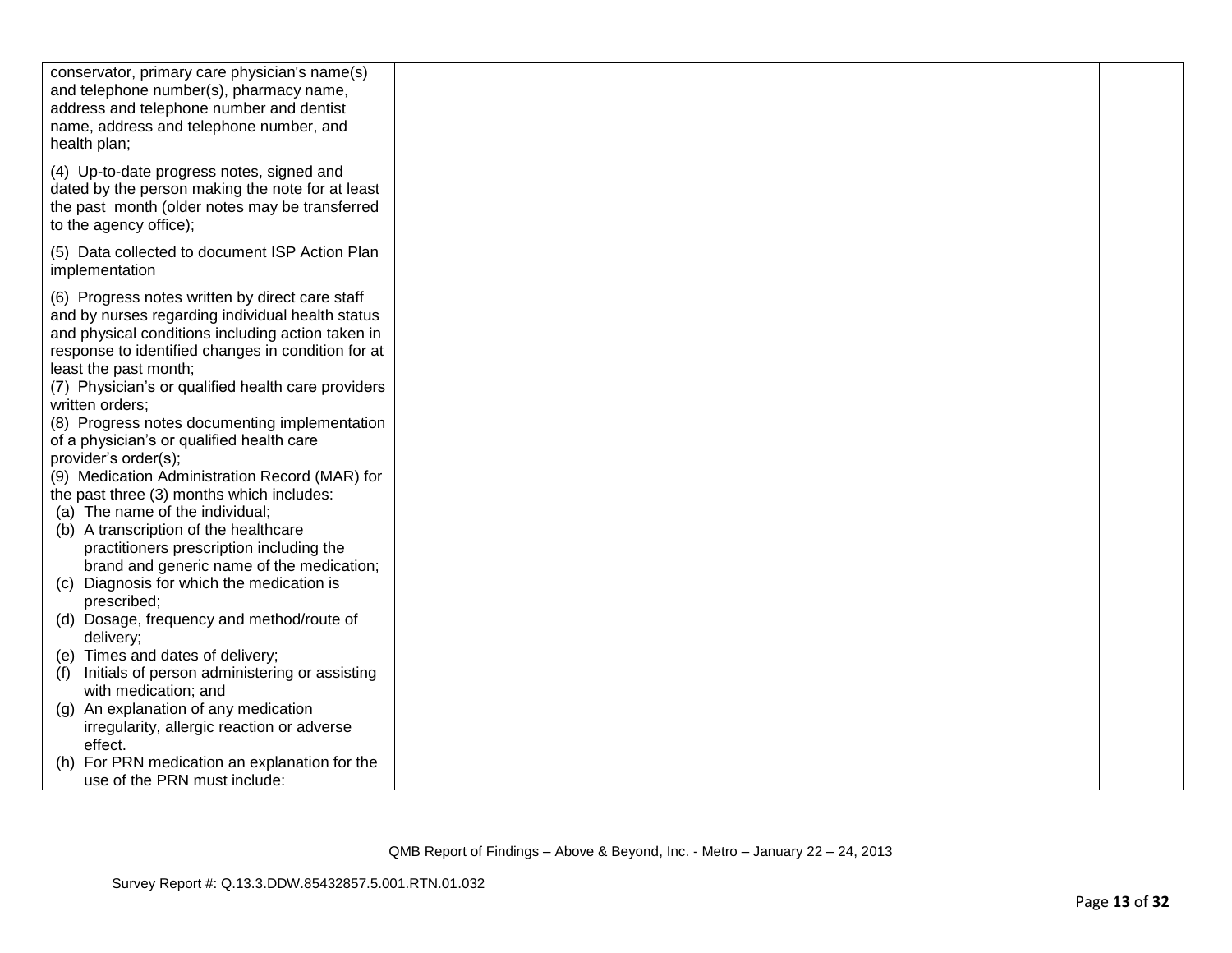| Observable signs/symptoms or<br>(i)                |  |  |
|----------------------------------------------------|--|--|
| circumstances in which the medication              |  |  |
| is to be used, and                                 |  |  |
| (ii) Documentation of the                          |  |  |
| effectiveness/result of the PRN                    |  |  |
| delivered.                                         |  |  |
| A MAR is not required for individuals<br>(i)       |  |  |
| participating in Independent Living Services       |  |  |
| who self-administer their own medication.          |  |  |
| However, when medication administration            |  |  |
| is provided as part of the Independent             |  |  |
| Living Service a MAR must be maintained            |  |  |
| at the individual's home and an updated            |  |  |
| copy must be placed in the agency file on a        |  |  |
| weekly basis.                                      |  |  |
| (10) Record of visits to healthcare practitioners  |  |  |
| including any treatment provided at the visit and  |  |  |
| a record of all diagnostic testing for the current |  |  |
| ISP year; and                                      |  |  |
| (11) Medical History to include: demographic       |  |  |
| data, current and past medical diagnoses           |  |  |
| including the cause (if known) of the              |  |  |
| developmental disability and any psychiatric       |  |  |
| diagnosis, allergies (food, environmental,         |  |  |
| medications), status of routine adult health care  |  |  |
| screenings, immunizations, hospital discharge      |  |  |
| summaries for past twelve (12) months, past        |  |  |
| medical history including hospitalizations,        |  |  |
| surgeries, injuries, family history and current    |  |  |
| physical exam.                                     |  |  |
|                                                    |  |  |
|                                                    |  |  |
|                                                    |  |  |
|                                                    |  |  |
|                                                    |  |  |
|                                                    |  |  |
|                                                    |  |  |
|                                                    |  |  |
|                                                    |  |  |
|                                                    |  |  |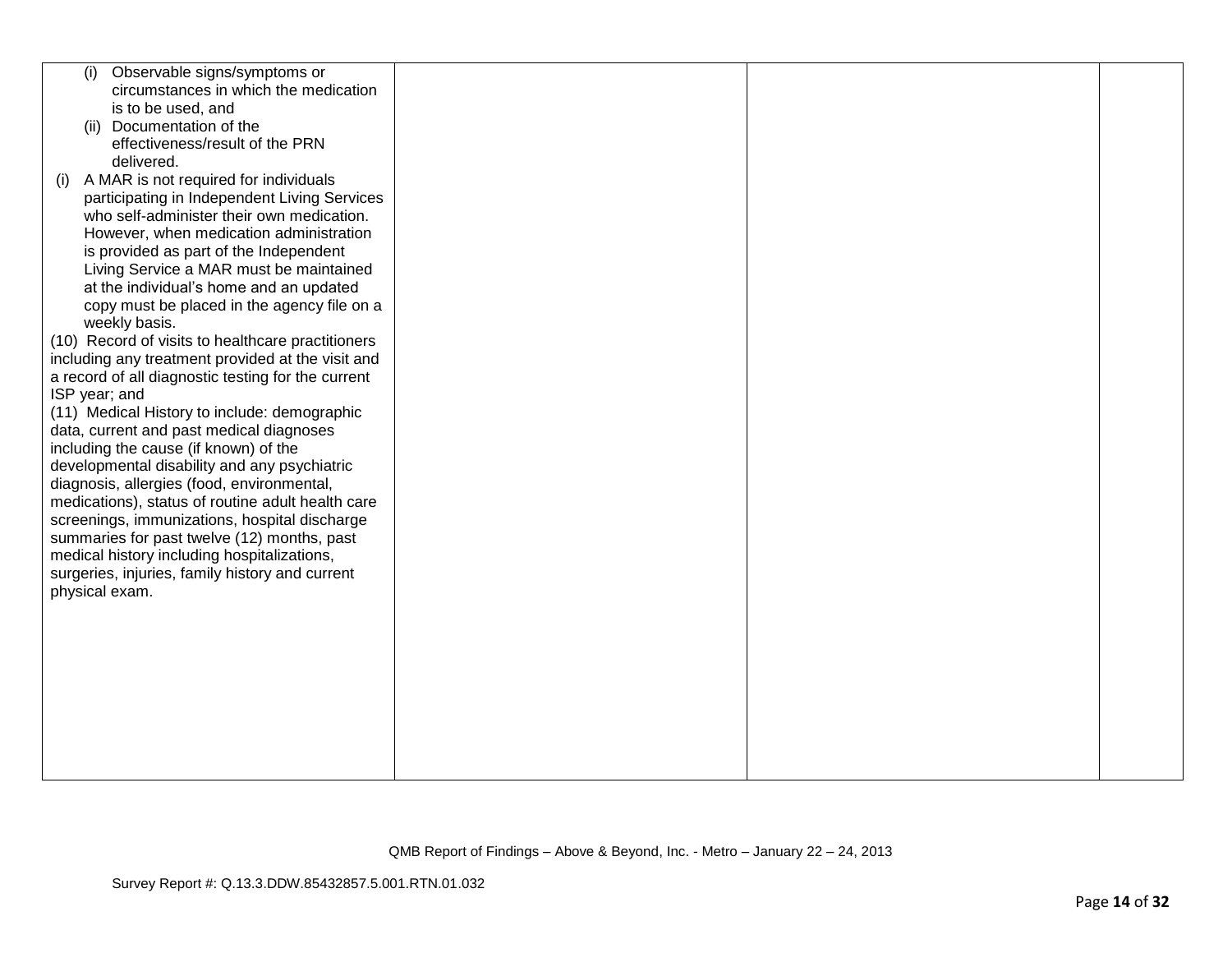| <b>Standard of Care</b>                                                                                                                                                                                                                                                                                                                                                                                                                                                                                                                                                                                                                                                                                                                                                                                                                                                                                                                                                                                                                                                                                                                                                                                                                                                                                                                                                                               | <b>Deficiencies</b>                                                                                                                                                                                                                                                                                                                               | <b>Agency Plan of Correction, On-going</b><br><b>QA/QI &amp; Responsible Party</b>                                                                                                                                                                                          | <b>Date</b><br><b>Due</b> |
|-------------------------------------------------------------------------------------------------------------------------------------------------------------------------------------------------------------------------------------------------------------------------------------------------------------------------------------------------------------------------------------------------------------------------------------------------------------------------------------------------------------------------------------------------------------------------------------------------------------------------------------------------------------------------------------------------------------------------------------------------------------------------------------------------------------------------------------------------------------------------------------------------------------------------------------------------------------------------------------------------------------------------------------------------------------------------------------------------------------------------------------------------------------------------------------------------------------------------------------------------------------------------------------------------------------------------------------------------------------------------------------------------------|---------------------------------------------------------------------------------------------------------------------------------------------------------------------------------------------------------------------------------------------------------------------------------------------------------------------------------------------------|-----------------------------------------------------------------------------------------------------------------------------------------------------------------------------------------------------------------------------------------------------------------------------|---------------------------|
|                                                                                                                                                                                                                                                                                                                                                                                                                                                                                                                                                                                                                                                                                                                                                                                                                                                                                                                                                                                                                                                                                                                                                                                                                                                                                                                                                                                                       |                                                                                                                                                                                                                                                                                                                                                   | CMS Assurance - Qualified Providers - The State monitors non-licensed/non-certified providers to assure adherence to waiver                                                                                                                                                 |                           |
|                                                                                                                                                                                                                                                                                                                                                                                                                                                                                                                                                                                                                                                                                                                                                                                                                                                                                                                                                                                                                                                                                                                                                                                                                                                                                                                                                                                                       |                                                                                                                                                                                                                                                                                                                                                   | requirements. The State implements its policies and procedures for verifying that provider training is conducted in accordance with State                                                                                                                                   |                           |
| requirements and the approved waiver.                                                                                                                                                                                                                                                                                                                                                                                                                                                                                                                                                                                                                                                                                                                                                                                                                                                                                                                                                                                                                                                                                                                                                                                                                                                                                                                                                                 |                                                                                                                                                                                                                                                                                                                                                   |                                                                                                                                                                                                                                                                             |                           |
| Tag #1A20 Direct Support Personnel                                                                                                                                                                                                                                                                                                                                                                                                                                                                                                                                                                                                                                                                                                                                                                                                                                                                                                                                                                                                                                                                                                                                                                                                                                                                                                                                                                    | <b>Standard Level Deficiency</b>                                                                                                                                                                                                                                                                                                                  |                                                                                                                                                                                                                                                                             |                           |
| <b>Training</b>                                                                                                                                                                                                                                                                                                                                                                                                                                                                                                                                                                                                                                                                                                                                                                                                                                                                                                                                                                                                                                                                                                                                                                                                                                                                                                                                                                                       |                                                                                                                                                                                                                                                                                                                                                   |                                                                                                                                                                                                                                                                             |                           |
| Developmental Disabilities (DD) Waiver Service<br>Standards effective 4/1/2007<br><b>CHAPTER 1 IV. GENERAL REQUIREMENTS</b><br>FOR PROVIDER AGENCY SERVICE<br><b>PERSONNEL:</b> The objective of this section is to<br>establish personnel standards for DD Medicaid<br>Waiver Provider Agencies for the following<br>services: Community Living Supports,<br>Community Inclusion Services, Respite,<br>Substitute Care and Personal Support<br>Companion Services. These standards apply to<br>all personnel who provide services, whether<br>directly employed or subcontracting with the<br>Provider Agency. Additional personnel<br>requirements and qualifications may be<br>applicable for specific service standards.<br>C. Orientation and Training Requirements:<br>Orientation and training for direct support staff<br>and his or her supervisors shall comply with the<br>DDSD/DOH Policy Governing the Training<br>Requirements for Direct Support Staff and<br><b>Internal Service Coordinators Serving</b><br>Individuals with Developmental Disabilities to<br>include the following:<br>Each new employee shall receive<br>(1)<br>appropriate orientation, including but not<br>limited to, all policies relating to fire<br>prevention, accident prevention, incident<br>management and reporting, and<br>emergency procedures; and<br>Individual-specific training for each<br>(2) | Based on record review, the Agency failed to<br>ensure that Orientation and Training<br>requirements were met for 1 of 33 Direct<br>Support Personnel.<br>Review of Direct Support Personnel training<br>records found no evidence of the following<br>required DOH/DDSD trainings and certification<br>being completed:<br>• First Aid (DSP #49) | <b>Provider:</b><br>State your Plan of Correction for the<br>deficiencies cited in this tag here: $\rightarrow$<br><b>Provider:</b><br><b>Enter your ongoing Quality Assurance/Quality</b><br>Improvement processes as it related to this tag<br>number here: $\rightarrow$ |                           |
| individual under his or her direct care, as                                                                                                                                                                                                                                                                                                                                                                                                                                                                                                                                                                                                                                                                                                                                                                                                                                                                                                                                                                                                                                                                                                                                                                                                                                                                                                                                                           |                                                                                                                                                                                                                                                                                                                                                   |                                                                                                                                                                                                                                                                             |                           |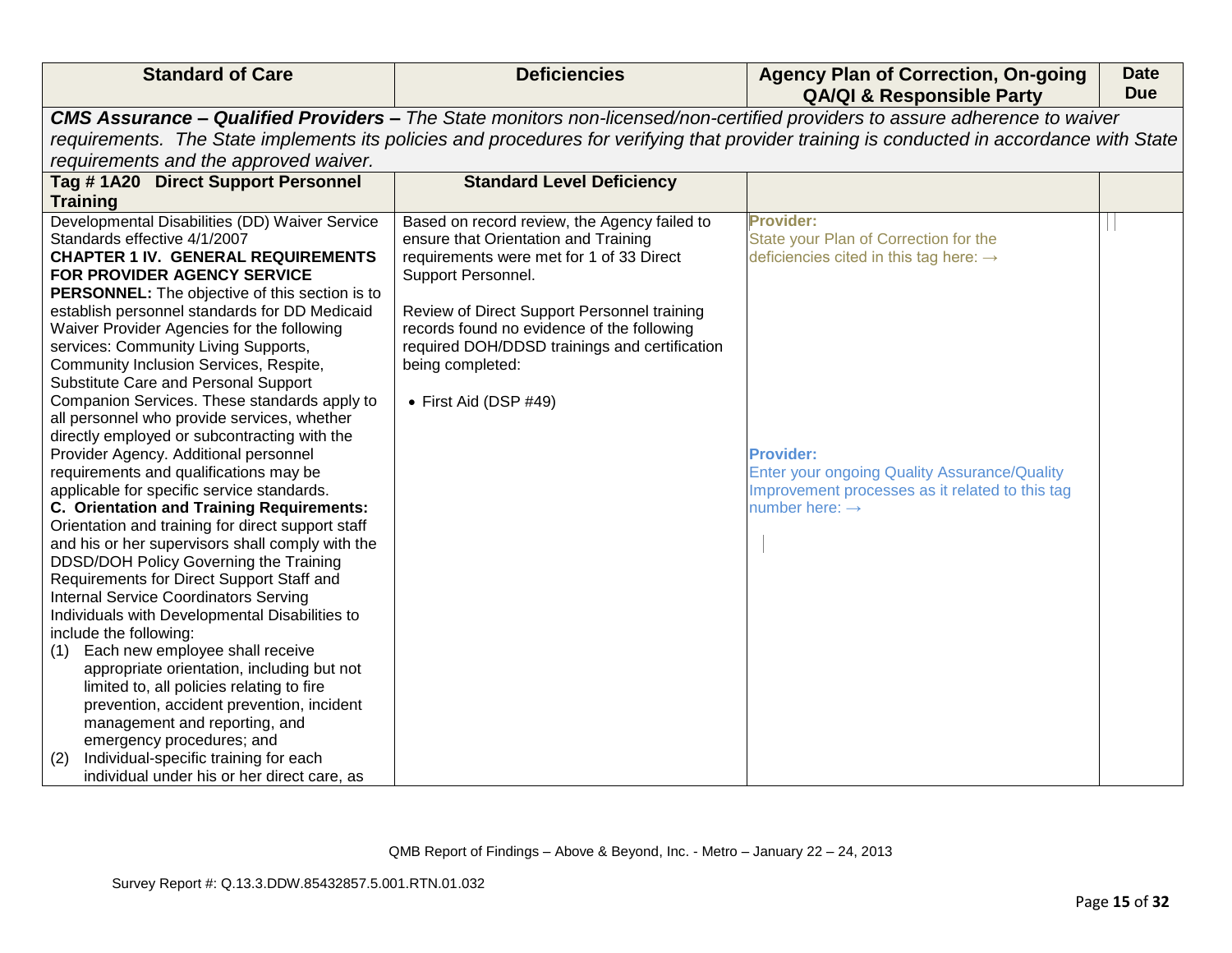| described in the individual service plan,           |  |  |
|-----------------------------------------------------|--|--|
| prior to working alone with the individual.         |  |  |
|                                                     |  |  |
| Department of Health (DOH) Developmental            |  |  |
| <b>Disabilities Supports Division (DDSD) Policy</b> |  |  |
| - Policy Title: Training Requirements for           |  |  |
| Direct Service Agency Staff Policy - Eff.           |  |  |
| March 1, 2007 - II. POLICY STATEMENTS:              |  |  |
| A. Individuals shall receive services from          |  |  |
| competent and qualified staff.                      |  |  |
| B. Staff shall complete individual-specific         |  |  |
| (formerly known as "Addendum B") training           |  |  |
| requirements in accordance with the                 |  |  |
| specifications described in the individual service  |  |  |
| plan (ISP) of each individual served.               |  |  |
| C. Staff shall complete training on DOH-            |  |  |
| approved incident reporting procedures in           |  |  |
| accordance with 7 NMAC 1.13.                        |  |  |
| D. Staff providing direct services shall complete   |  |  |
| training in universal precautions on an annual      |  |  |
| basis. The training materials shall meet            |  |  |
| Occupational Safety and Health Administration       |  |  |
| (OSHA) requirements.                                |  |  |
| E. Staff providing direct services shall maintain   |  |  |
| certification in first aid and CPR. The training    |  |  |
| materials shall meet OSHA                           |  |  |
| requirements/guidelines.                            |  |  |
| F. Staff who may be exposed to hazardous            |  |  |
| chemicals shall complete relevant training in       |  |  |
| accordance with OSHA requirements.                  |  |  |
| G. Staff shall be certified in a DDSD-approved      |  |  |
| behavioral intervention system (e.g., Mandt,        |  |  |
| CPI) before using physical restraint techniques.    |  |  |
| Staff members providing direct services shall       |  |  |
| maintain certification in a DDSD-approved           |  |  |
| behavioral intervention system if an individual     |  |  |
| they support has a behavioral crisis plan that      |  |  |
| includes the use of physical restraint techniques.  |  |  |
| H. Staff shall complete and maintain certification  |  |  |
| in a DDSD-approved medication course                |  |  |
|                                                     |  |  |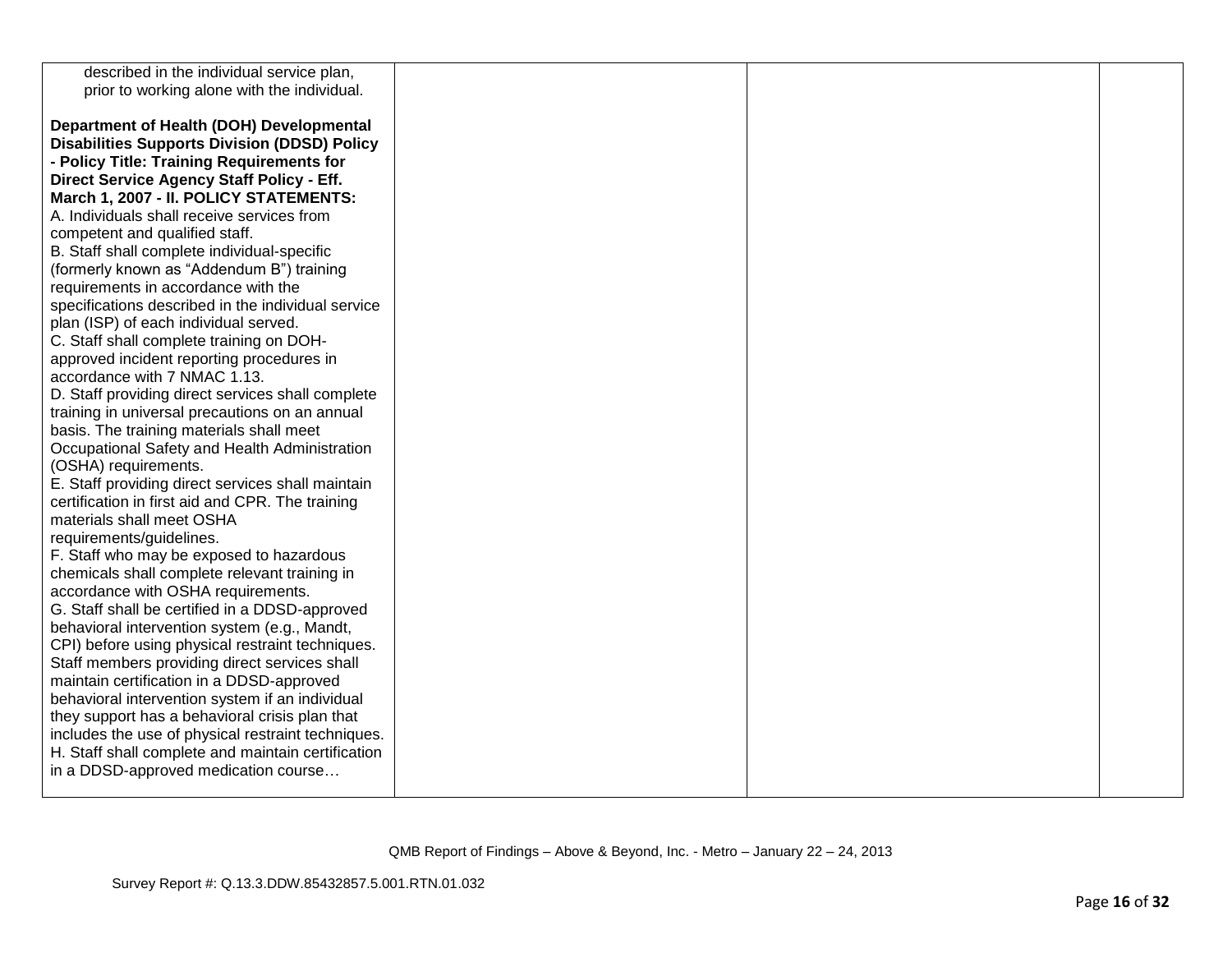| Tag #1A22 Agency Personnel                                                                                                                                                                                                                                                                                                                                                                                                                                                                                                                                                                                                                                                                                                                                                                                                                                                                                                                                                                                                                                            | <b>Standard Level Deficiency</b>                                                                                                                                                                                                                                                                                                                                                                                                                                                                                                                                              |                                                                                                                                                          |  |
|-----------------------------------------------------------------------------------------------------------------------------------------------------------------------------------------------------------------------------------------------------------------------------------------------------------------------------------------------------------------------------------------------------------------------------------------------------------------------------------------------------------------------------------------------------------------------------------------------------------------------------------------------------------------------------------------------------------------------------------------------------------------------------------------------------------------------------------------------------------------------------------------------------------------------------------------------------------------------------------------------------------------------------------------------------------------------|-------------------------------------------------------------------------------------------------------------------------------------------------------------------------------------------------------------------------------------------------------------------------------------------------------------------------------------------------------------------------------------------------------------------------------------------------------------------------------------------------------------------------------------------------------------------------------|----------------------------------------------------------------------------------------------------------------------------------------------------------|--|
| <b>Competency</b>                                                                                                                                                                                                                                                                                                                                                                                                                                                                                                                                                                                                                                                                                                                                                                                                                                                                                                                                                                                                                                                     |                                                                                                                                                                                                                                                                                                                                                                                                                                                                                                                                                                               |                                                                                                                                                          |  |
| Developmental Disabilities (DD) Waiver Service<br>Standards effective 4/1/2007<br><b>CHAPTER 1 IV. GENERAL REQUIREMENTS</b><br>FOR PROVIDER AGENCY SERVICE                                                                                                                                                                                                                                                                                                                                                                                                                                                                                                                                                                                                                                                                                                                                                                                                                                                                                                            | Based on interview, the Agency failed to ensure<br>that training competencies were met for 2 of 7<br>Direct Support Personnel.                                                                                                                                                                                                                                                                                                                                                                                                                                                | <b>Provider:</b><br>State your Plan of Correction for the<br>deficiencies cited in this tag here: $\rightarrow$                                          |  |
| PERSONNEL: The objective of this section is to<br>establish personnel standards for DD Medicaid<br>Waiver Provider Agencies for the following<br>services: Community Living Supports,<br>Community Inclusion Services, Respite,<br>Substitute Care and Personal Support<br>Companion Services. These standards apply to<br>all personnel who provide services, whether<br>directly employed or subcontracting with the<br>Provider Agency. Additional personnel<br>requirements and qualifications may be<br>applicable for specific service standards.<br>F. Qualifications for Direct Service<br>Personnel: The following employment<br>qualifications and competency requirements are<br>applicable to all Direct Service Personnel<br>employed by a Provider Agency:<br>(1) Direct service personnel shall be eighteen<br>(18) years or older. Exception: Adult<br>Habilitation can employ direct care personnel<br>under the age of eighteen 18 years, but the<br>employee shall work directly under a<br>supervisor, who is physically present at all<br>times; | When DSP were asked if they received<br>training on the Individual's ISP and what the<br>plan covered, the following was reported:<br>• DSP #40 stated, "I couldn't tell you."<br>(Individual #1)<br>When DSP were asked what the individual's<br>Diagnosis were, the following was reported:<br>• DSP #44 stated, "Intermittent explosive<br>disorder, diabetic, depression." According to<br>the individuals ISP he is also diagnosed with<br>seizures, gastritis, high blood pressure, high<br>cholesterol; staff did not discuss the listed<br>diagnosis. (Individual #7) | <b>Provider:</b><br><b>Enter your ongoing Quality Assurance/Quality</b><br>Improvement processes as it related to this tag<br>number here: $\rightarrow$ |  |
| (2) Direct service personnel shall have the ability<br>to read and carry out the requirements in an<br>ISP;                                                                                                                                                                                                                                                                                                                                                                                                                                                                                                                                                                                                                                                                                                                                                                                                                                                                                                                                                           |                                                                                                                                                                                                                                                                                                                                                                                                                                                                                                                                                                               |                                                                                                                                                          |  |
| (3) Direct service personnel shall be available to<br>communicate in the language that is<br>functionally required by the individual or in the<br>use of any specific augmentative<br>communication system utilized by the                                                                                                                                                                                                                                                                                                                                                                                                                                                                                                                                                                                                                                                                                                                                                                                                                                            |                                                                                                                                                                                                                                                                                                                                                                                                                                                                                                                                                                               |                                                                                                                                                          |  |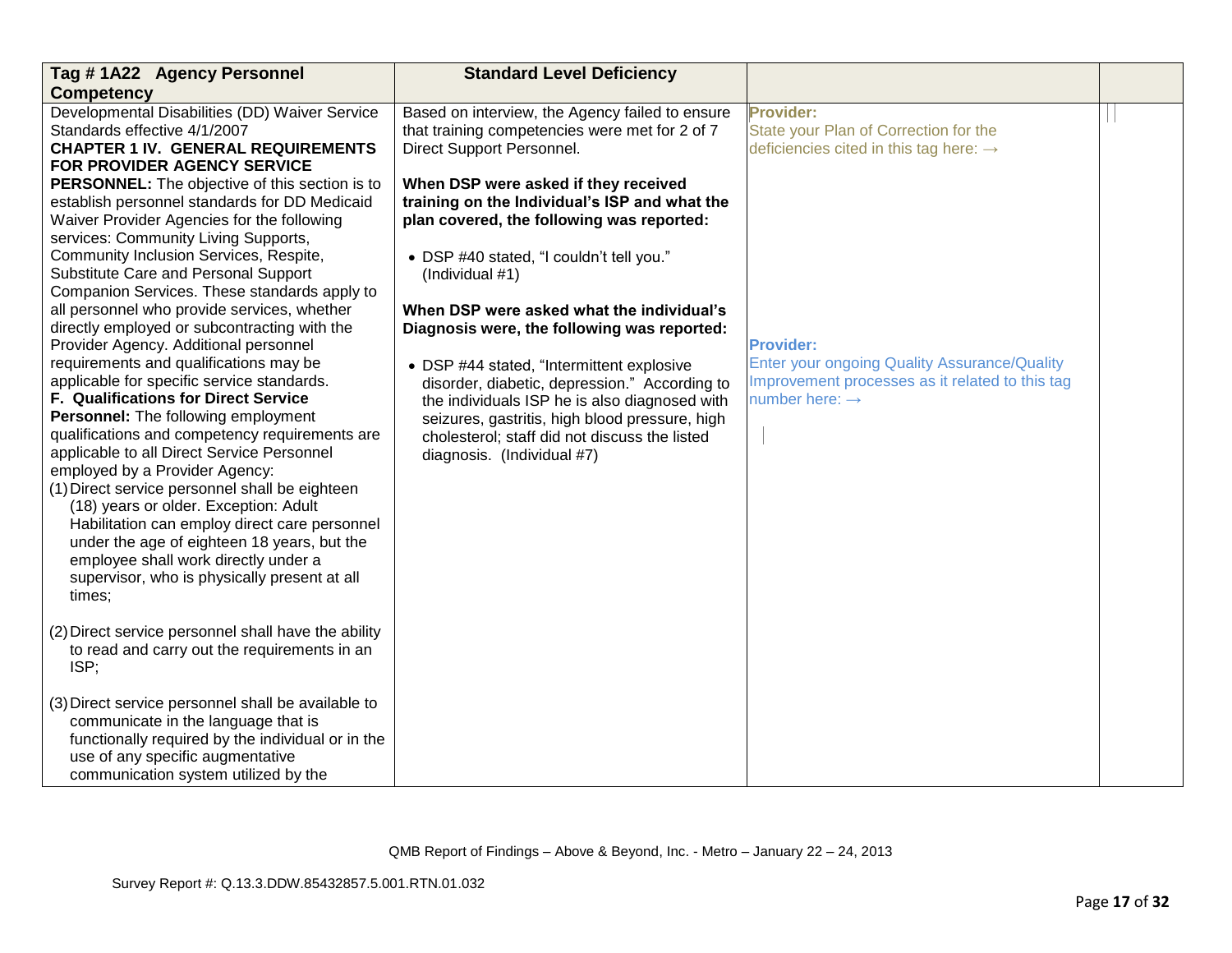| individual;                                                                                                                                                                                                                                                                                                                                                                                                                                                                                                                                                                                                                                                                                                                  |  |  |
|------------------------------------------------------------------------------------------------------------------------------------------------------------------------------------------------------------------------------------------------------------------------------------------------------------------------------------------------------------------------------------------------------------------------------------------------------------------------------------------------------------------------------------------------------------------------------------------------------------------------------------------------------------------------------------------------------------------------------|--|--|
| (4) Direct service personnel shall meet the<br>qualifications specified by DDSD in the Policy<br>Governing the Training Requirements for<br>Direct Support Staff and Internal Service<br>Coordinators, Serving Individuals with<br>Developmental Disabilities; and                                                                                                                                                                                                                                                                                                                                                                                                                                                           |  |  |
| (5) Direct service Provider Agencies of Respite<br>Services, Substitute Care, Personal Support<br>Services, Nutritional Counseling, Therapists<br>and Nursing shall demonstrate basic<br>knowledge of developmental disabilities and<br>have training or demonstrable qualifications<br>related to the role he or she is performing and<br>complete individual specific training as<br>required in the ISP for each individual he or<br>she support.                                                                                                                                                                                                                                                                         |  |  |
| (6) Report required personnel training status to<br>the DDSD Statewide Training Database as<br>specified in DDSD policies as related to<br>training requirements as follows:<br>(a) Initial comprehensive personnel status<br>report (name, date of hire, Social Security<br>number category) on all required<br>personnel to be submitted to DDSD<br>Statewide Training Database within the<br>first ninety (90) calendar days of<br>providing services;<br>(b) Staff who do not wish to use his or her<br>Social Security Number may request an<br>alternative tracking number; and<br>Quarterly personnel update reports sent<br>(c)<br>to DDSD Statewide Training Database to<br>reflect new hires, terminations, inter- |  |  |
| provider Agency position changes, and<br>name changes.<br>Department of Health (DOH) Developmental                                                                                                                                                                                                                                                                                                                                                                                                                                                                                                                                                                                                                           |  |  |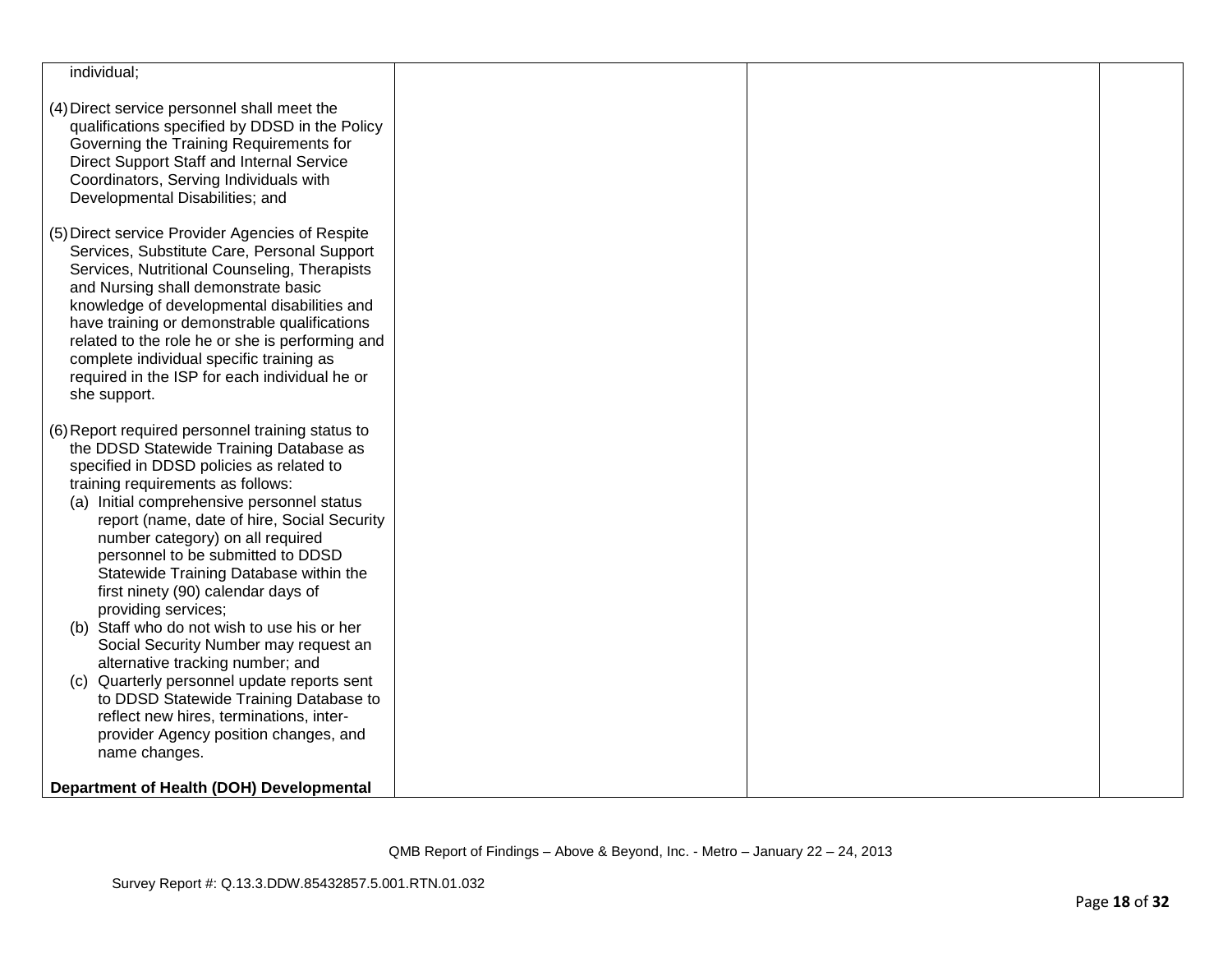| <b>Disabilities Supports Division (DDSD) Policy</b><br>- Policy Title: Training Requirements for<br>Direct Service Agency Staff Policy - Eff.<br>March 1, 2007 - II. POLICY STATEMENTS:<br>A. Individuals shall receive services from<br>competent and qualified staff. |  |  |
|-------------------------------------------------------------------------------------------------------------------------------------------------------------------------------------------------------------------------------------------------------------------------|--|--|
|                                                                                                                                                                                                                                                                         |  |  |
|                                                                                                                                                                                                                                                                         |  |  |
|                                                                                                                                                                                                                                                                         |  |  |
|                                                                                                                                                                                                                                                                         |  |  |
|                                                                                                                                                                                                                                                                         |  |  |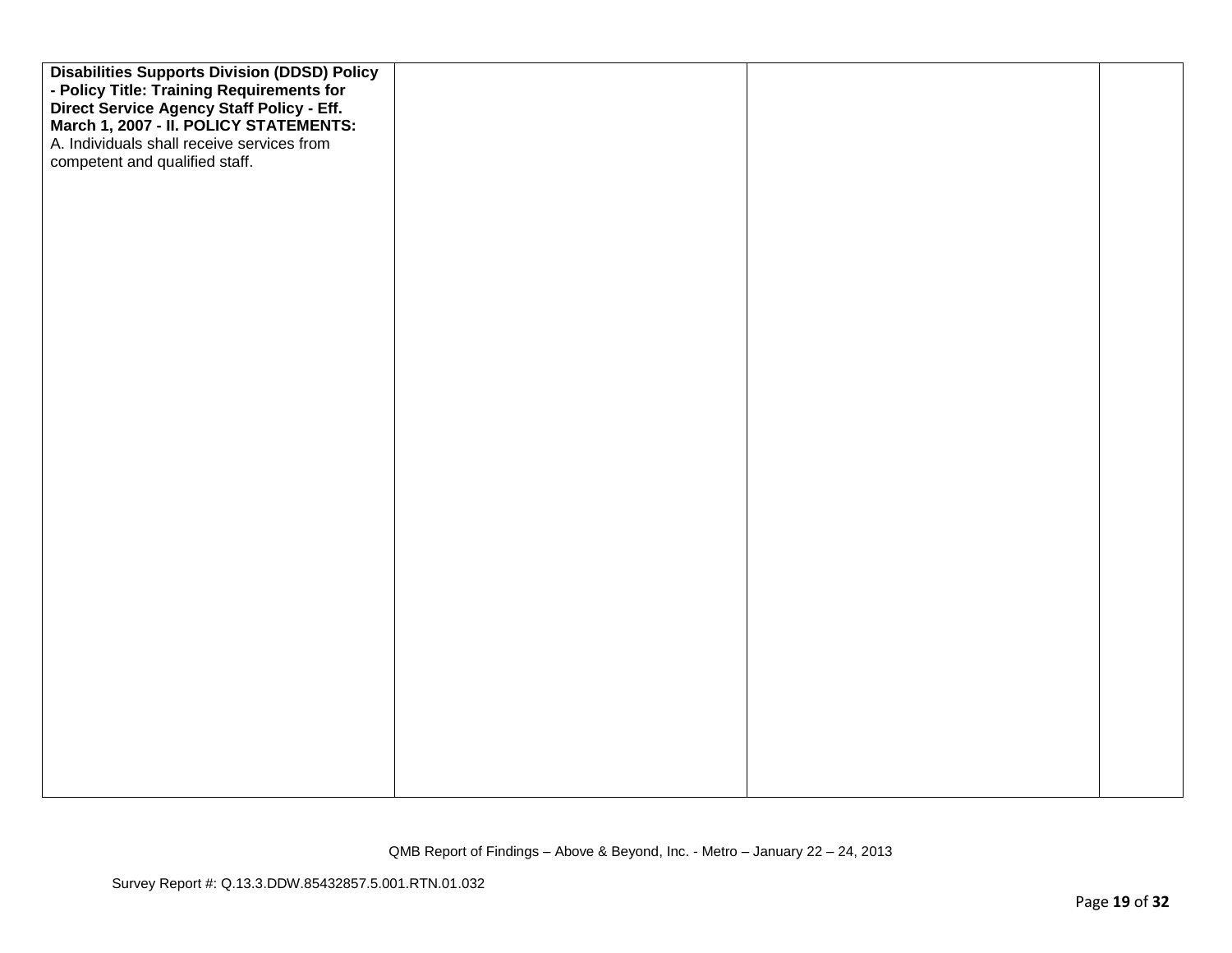| <b>Standard of Care</b>                                                                                                                                                                                                                                                                                                                                                                                                                                                                                                                                                                                                                                                                                                                                                                                                    | <b>Deficiencies</b>                                                                                                                                                                                                                                                                                                                                                                                                                                                                                                                                                                                                                               | <b>Agency Plan of Correction, On-going</b><br><b>QA/QI &amp; Responsible Party</b>                                                                                                                                                                                          | <b>Date</b><br><b>Due</b> |
|----------------------------------------------------------------------------------------------------------------------------------------------------------------------------------------------------------------------------------------------------------------------------------------------------------------------------------------------------------------------------------------------------------------------------------------------------------------------------------------------------------------------------------------------------------------------------------------------------------------------------------------------------------------------------------------------------------------------------------------------------------------------------------------------------------------------------|---------------------------------------------------------------------------------------------------------------------------------------------------------------------------------------------------------------------------------------------------------------------------------------------------------------------------------------------------------------------------------------------------------------------------------------------------------------------------------------------------------------------------------------------------------------------------------------------------------------------------------------------------|-----------------------------------------------------------------------------------------------------------------------------------------------------------------------------------------------------------------------------------------------------------------------------|---------------------------|
|                                                                                                                                                                                                                                                                                                                                                                                                                                                                                                                                                                                                                                                                                                                                                                                                                            |                                                                                                                                                                                                                                                                                                                                                                                                                                                                                                                                                                                                                                                   | CMS Assurance - Health and Welfare - The state, on an ongoing basis, identifies, addresses and seeks to prevent occurrences of                                                                                                                                              |                           |
|                                                                                                                                                                                                                                                                                                                                                                                                                                                                                                                                                                                                                                                                                                                                                                                                                            |                                                                                                                                                                                                                                                                                                                                                                                                                                                                                                                                                                                                                                                   |                                                                                                                                                                                                                                                                             |                           |
|                                                                                                                                                                                                                                                                                                                                                                                                                                                                                                                                                                                                                                                                                                                                                                                                                            |                                                                                                                                                                                                                                                                                                                                                                                                                                                                                                                                                                                                                                                   | abuse, neglect and exploitation. Individuals shall be afforded their basic human rights. The provider supports individuals to access                                                                                                                                        |                           |
| needed healthcare services in a timely manner.                                                                                                                                                                                                                                                                                                                                                                                                                                                                                                                                                                                                                                                                                                                                                                             |                                                                                                                                                                                                                                                                                                                                                                                                                                                                                                                                                                                                                                                   |                                                                                                                                                                                                                                                                             |                           |
| Tag #1A09.1 Medication Delivery -                                                                                                                                                                                                                                                                                                                                                                                                                                                                                                                                                                                                                                                                                                                                                                                          | <b>Standard Level Deficiency</b>                                                                                                                                                                                                                                                                                                                                                                                                                                                                                                                                                                                                                  |                                                                                                                                                                                                                                                                             |                           |
| <b>PRN Medication</b>                                                                                                                                                                                                                                                                                                                                                                                                                                                                                                                                                                                                                                                                                                                                                                                                      |                                                                                                                                                                                                                                                                                                                                                                                                                                                                                                                                                                                                                                                   |                                                                                                                                                                                                                                                                             |                           |
| Developmental Disabilities (DD) Waiver<br>Service Standards effective 4/1/2007<br><b>CHAPTER 1 II. PROVIDER AGENCY</b><br><b>REQUIREMENTS:</b> The objective of these<br>standards is to establish Provider Agency<br>policy, procedure and reporting requirements<br>for DD Medicaid Waiver program. These<br>requirements apply to all such Provider Agency<br>staff, whether directly employed or<br>subcontracting with the Provider Agency.<br>Additional Provider Agency requirements and<br>personnel qualifications may be applicable for<br>specific service standards.<br>E. Medication Delivery: Provider Agencies<br>that provide Community Living, Community<br>Inclusion or Private Duty Nursing services shall<br>have written policies and procedures regarding<br>medication(s) delivery and tracking and | Medication Administration Records (MAR) were<br>reviewed for the months of October, November,<br>and January 2013.<br>Based on record review, 1 of 8 individuals had<br>PRN Medication Administration Records, which<br>contained missing elements as required by<br>standard:<br>Individual #5<br>November 2012<br>As indicated by the Medication Administration<br>Records the individual is to take Naphcon<br>0.3% (eye drops) 2 times per day. According<br>to the Physician's Orders, Naphcon 0.3% (eye<br>drops) is to be taken 3 times per day as<br>needed (PRN). Medication Administration<br>Record & Physician's Orders do not match. | <b>Provider:</b><br>State your Plan of Correction for the<br>deficiencies cited in this tag here: $\rightarrow$<br><b>Provider:</b><br><b>Enter your ongoing Quality Assurance/Quality</b><br>Improvement processes as it related to this tag<br>number here: $\rightarrow$ |                           |
| reporting of medication errors in accordance<br>with DDSD Medication Assessment and<br>Delivery Policy and Procedures, the Board of<br>Nursing Rules and Board of Pharmacy<br>standards and regulations.<br>(2) When required by the DDSD Medication<br>Assessment and Delivery Policy, Medication<br>Administration Records (MAR) shall be<br>maintained and include:<br>(a) The name of the individual, a<br>transcription of the physician's written or<br>licensed health care provider's<br>prescription including the brand and                                                                                                                                                                                                                                                                                      |                                                                                                                                                                                                                                                                                                                                                                                                                                                                                                                                                                                                                                                   |                                                                                                                                                                                                                                                                             |                           |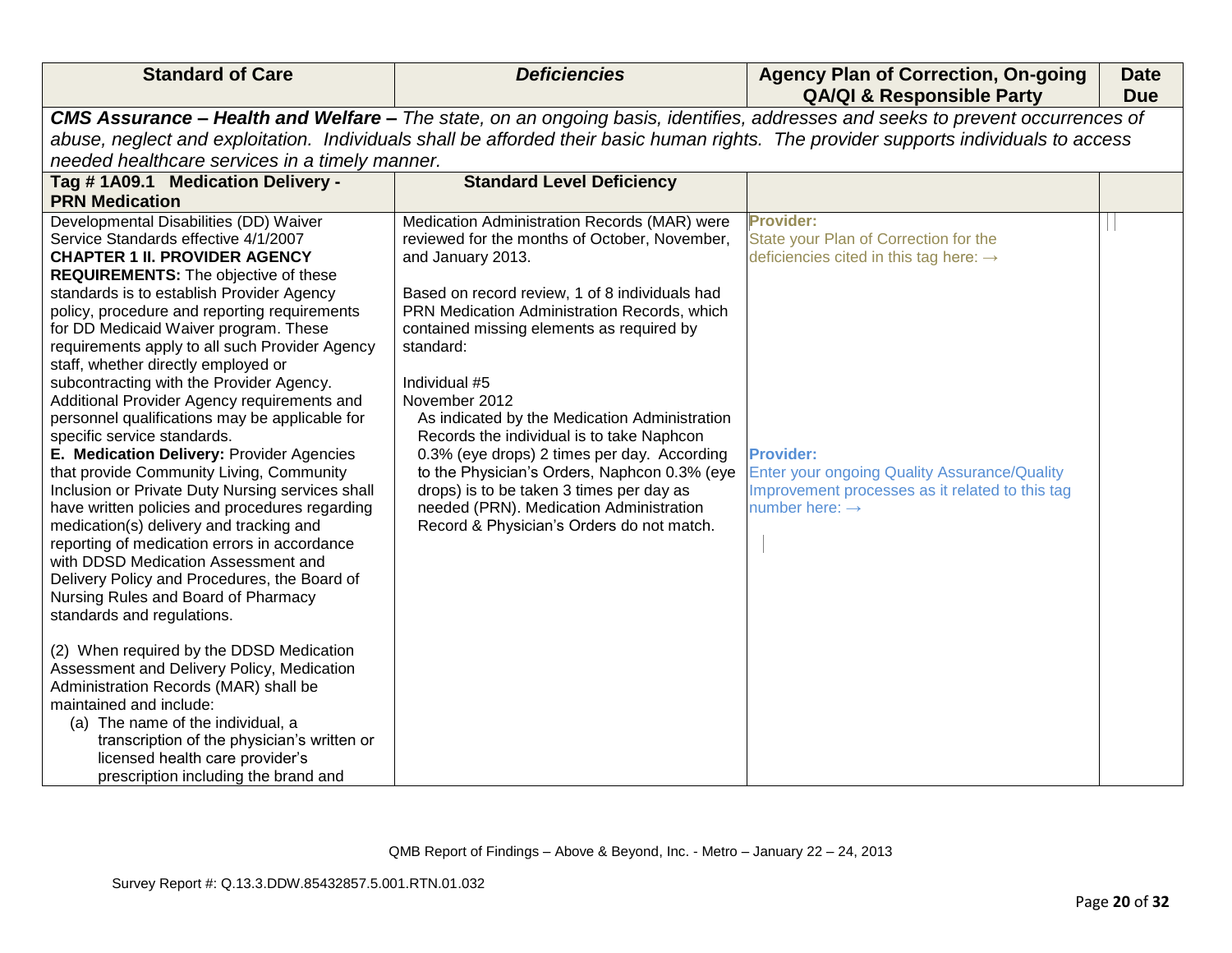|                                                                    | generic name of the medication,                                                                                                                                                            |  |  |
|--------------------------------------------------------------------|--------------------------------------------------------------------------------------------------------------------------------------------------------------------------------------------|--|--|
|                                                                    | diagnosis for which the medication is                                                                                                                                                      |  |  |
|                                                                    | prescribed;                                                                                                                                                                                |  |  |
|                                                                    | (b) Prescribed dosage, frequency and                                                                                                                                                       |  |  |
|                                                                    | method/route of administration, times                                                                                                                                                      |  |  |
|                                                                    | and dates of administration;                                                                                                                                                               |  |  |
|                                                                    | (c) Initials of the individual administering or                                                                                                                                            |  |  |
|                                                                    | assisting with the medication;                                                                                                                                                             |  |  |
|                                                                    | (d) Explanation of any medication                                                                                                                                                          |  |  |
|                                                                    | irregularity;                                                                                                                                                                              |  |  |
|                                                                    | (e) Documentation of any allergic reaction                                                                                                                                                 |  |  |
|                                                                    | or adverse medication effect; and                                                                                                                                                          |  |  |
|                                                                    | For PRN medication, an explanation for                                                                                                                                                     |  |  |
|                                                                    | the use of the PRN medication shall                                                                                                                                                        |  |  |
|                                                                    | include observable signs/symptoms or                                                                                                                                                       |  |  |
|                                                                    | circumstances in which the medication                                                                                                                                                      |  |  |
|                                                                    | is to be used, and documentation of                                                                                                                                                        |  |  |
|                                                                    | effectiveness of PRN medication                                                                                                                                                            |  |  |
|                                                                    | administered.                                                                                                                                                                              |  |  |
| each dose;                                                         | (3) The Provider Agency shall also maintain a<br>signature page that designates the full name<br>that corresponds to each initial used to<br>document administered or assisted delivery of |  |  |
|                                                                    | (4) MARs are not required for individuals                                                                                                                                                  |  |  |
|                                                                    | participating in Independent Living who self-<br>administer their own medications;                                                                                                         |  |  |
|                                                                    |                                                                                                                                                                                            |  |  |
|                                                                    | (5) Information from the prescribing pharmacy                                                                                                                                              |  |  |
|                                                                    | regarding medications shall be kept in the                                                                                                                                                 |  |  |
|                                                                    | home and community inclusion service                                                                                                                                                       |  |  |
|                                                                    | locations and shall include the expected                                                                                                                                                   |  |  |
|                                                                    | desired outcomes of administrating the                                                                                                                                                     |  |  |
|                                                                    | medication, signs and symptoms of adverse                                                                                                                                                  |  |  |
|                                                                    | events and interactions with other medications;                                                                                                                                            |  |  |
| NMAC 16.19.11.8 MINIMUM STANDARDS:<br>A. MINIMUM STANDARDS FOR THE |                                                                                                                                                                                            |  |  |
|                                                                    | DISTRIBUTION, STORAGE, HANDLING AND                                                                                                                                                        |  |  |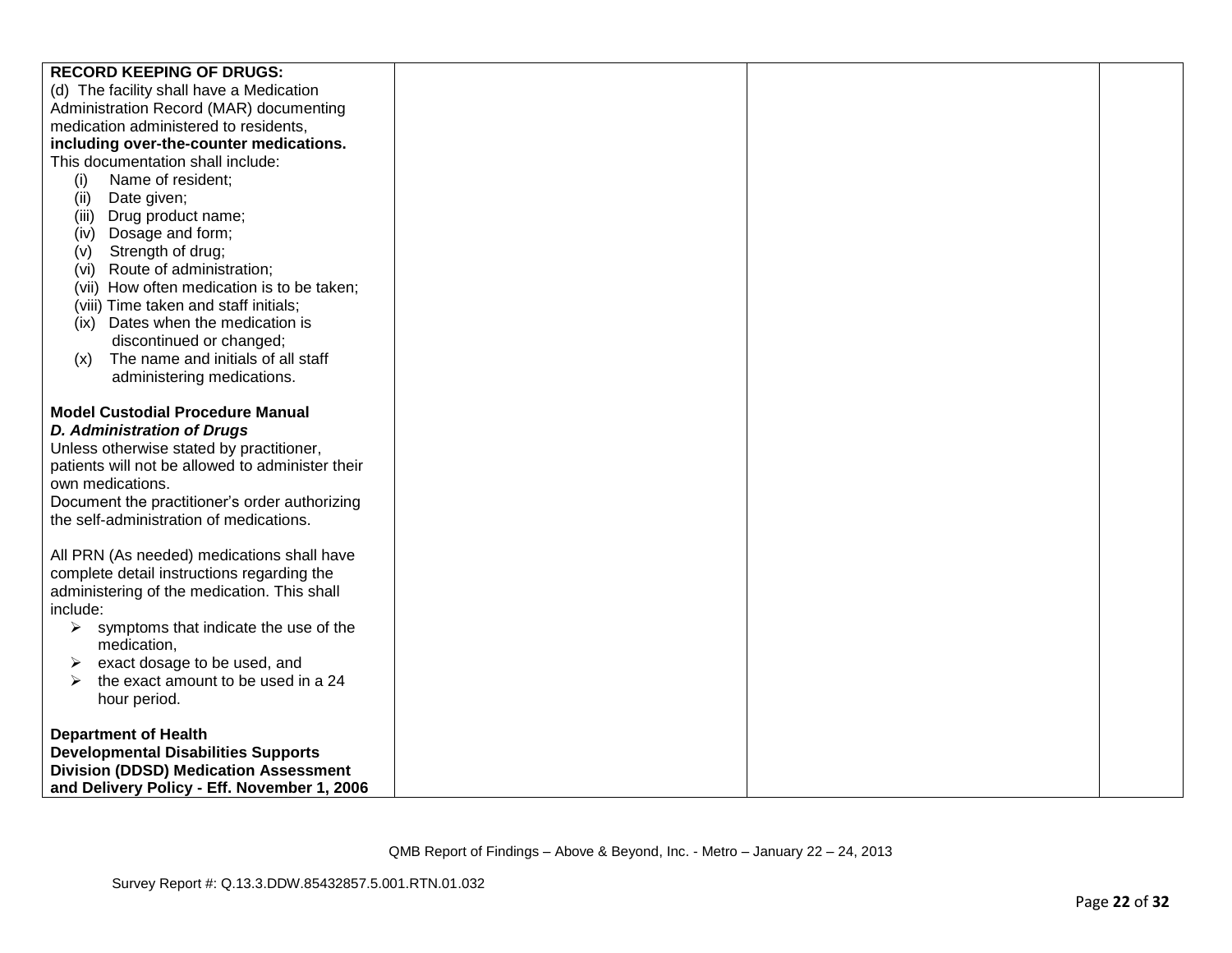| <b>F. PRN Medication</b>                            |  |  |
|-----------------------------------------------------|--|--|
| 3. Prior to self-administration, self-              |  |  |
| administration with physical assist or assisting    |  |  |
| with delivery of PRN medications, the direct        |  |  |
| support staff must contact the agency nurse to      |  |  |
| describe observed symptoms and thus assure          |  |  |
| that the PRN medication is being used               |  |  |
| according to instructions given by the ordering     |  |  |
| PCP. In cases of fever, respiratory distress        |  |  |
| (including coughing), severe pain, vomiting,        |  |  |
| diarrhea, change in responsiveness/level of         |  |  |
| consciousness, the nurse must strongly              |  |  |
| consider the need to conduct a face-to-face         |  |  |
| assessment to assure that the PRN does not          |  |  |
| mask a condition better treated by seeking          |  |  |
| medical attention. This does not apply to home      |  |  |
| based/family living settings where the provider     |  |  |
| is related by affinity or by consanguinity to the   |  |  |
| individual.                                         |  |  |
|                                                     |  |  |
| 4. The agency nurse shall review the utilization    |  |  |
| of PRN medications routinely. Frequent or           |  |  |
| escalating use of PRN medications must be           |  |  |
| reported to the PCP and discussed by the            |  |  |
| Interdisciplinary for changes to the overall        |  |  |
| support plan (see Section H of this policy).        |  |  |
|                                                     |  |  |
| H. Agency Nurse Monitoring                          |  |  |
| 1. Regardless of the level of assistance with       |  |  |
| medication delivery that is required by the         |  |  |
| individual or the route through which the           |  |  |
| medication is delivered, the agency nurses          |  |  |
| must monitor the individual's response to the       |  |  |
| effects of their routine and PRN medications.       |  |  |
| The frequency and type of monitoring must be        |  |  |
| based on the nurse's assessment of the              |  |  |
| individual and consideration of the individual's    |  |  |
| diagnoses, health status, stability, utilization of |  |  |
| PRN medications and level of support required       |  |  |
| by the individual's condition and the skill level   |  |  |
| and needs of the direct care staff. Nursing         |  |  |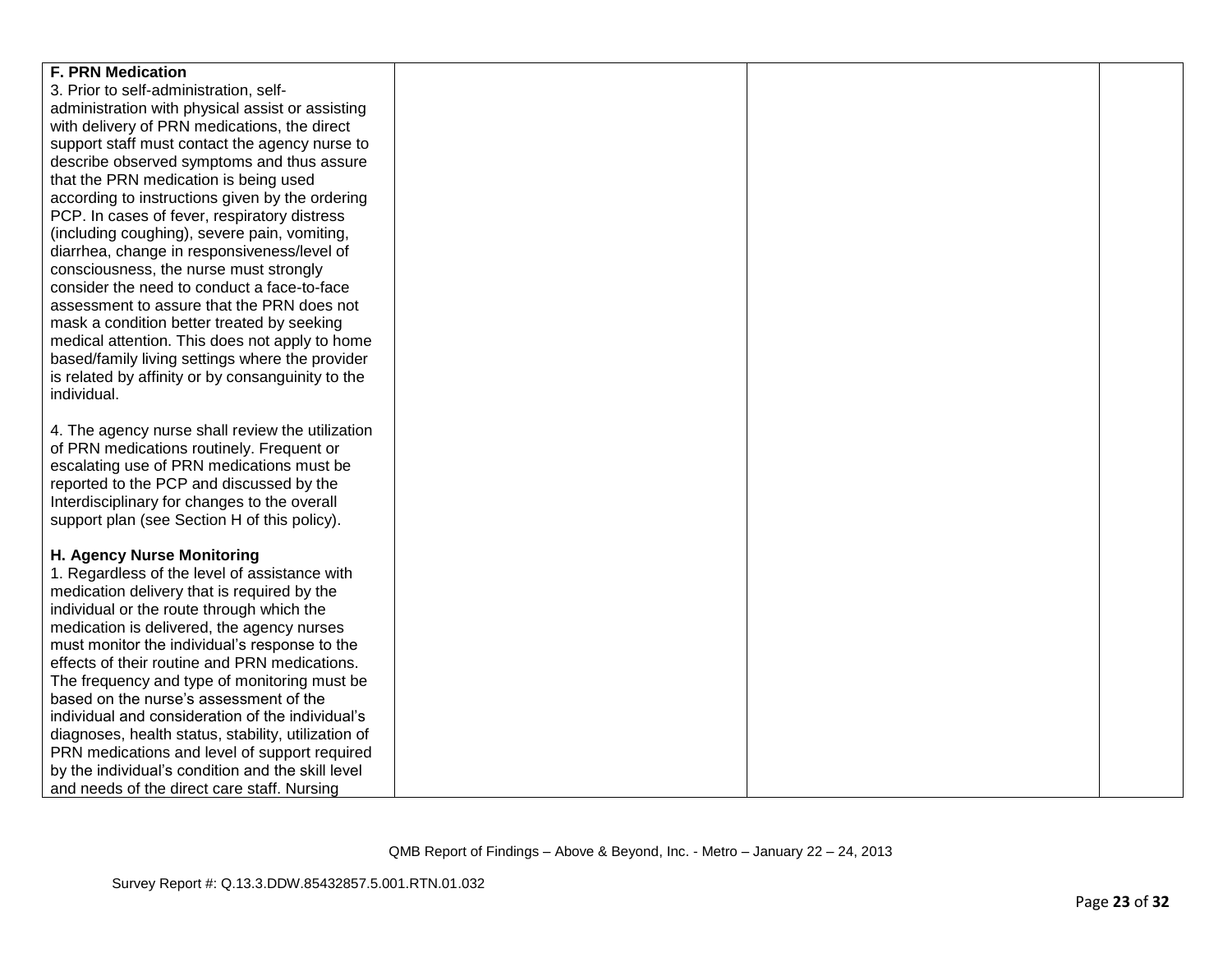| monitoring should be based on prudent nursing    |  |  |
|--------------------------------------------------|--|--|
| practice and should support the safety and       |  |  |
| independence of the individual in the            |  |  |
| community setting. The health care plan shall    |  |  |
| reflect the planned monitoring of the            |  |  |
| individual's response to medication.             |  |  |
|                                                  |  |  |
| <b>Department of Health Developmental</b>        |  |  |
| <b>Disabilities Supports Division (DDSD) -</b>   |  |  |
| <b>Procedure Title:</b>                          |  |  |
| <b>Medication Assessment and Delivery</b>        |  |  |
| Procedure Eff Date: November 1, 2006             |  |  |
| C. 3. Prior to delivery of the PRN, direct       |  |  |
| support staff must contact the agency nurse to   |  |  |
| describe observed symptoms and thus assure       |  |  |
| that the PRN is being used according to          |  |  |
| instructions given by the ordering PCP. In       |  |  |
| cases of fever, respiratory distress (including  |  |  |
| coughing), severe pain, vomiting, diarrhea,      |  |  |
| change in responsiveness/level of                |  |  |
| consciousness, the nurse must strongly           |  |  |
| consider the need to conduct a face-to-face      |  |  |
| assessment to assure that the PRN does not       |  |  |
| mask a condition better treated by seeking       |  |  |
| medical attention. (References: Psychotropic     |  |  |
| Medication Use Policy, Section D, page 5 Use     |  |  |
| of PRN Psychotropic Medications; and, Human      |  |  |
| Rights Committee Requirements Policy,            |  |  |
| Section B, page 4 Interventions Requiring        |  |  |
| Review and Approval - Use of PRN                 |  |  |
| Medications).                                    |  |  |
| a. Document conversation with nurse including    |  |  |
| all reported signs and symptoms, advice given    |  |  |
| and action taken by staff.                       |  |  |
|                                                  |  |  |
| 4. Document on the MAR each time a PRN           |  |  |
| medication is used and describe its effect on    |  |  |
| the individual (e.g., temperature down, vomiting |  |  |
| lessened, anxiety increased, the condition is    |  |  |
| the same, improved, or worsened, etc.).          |  |  |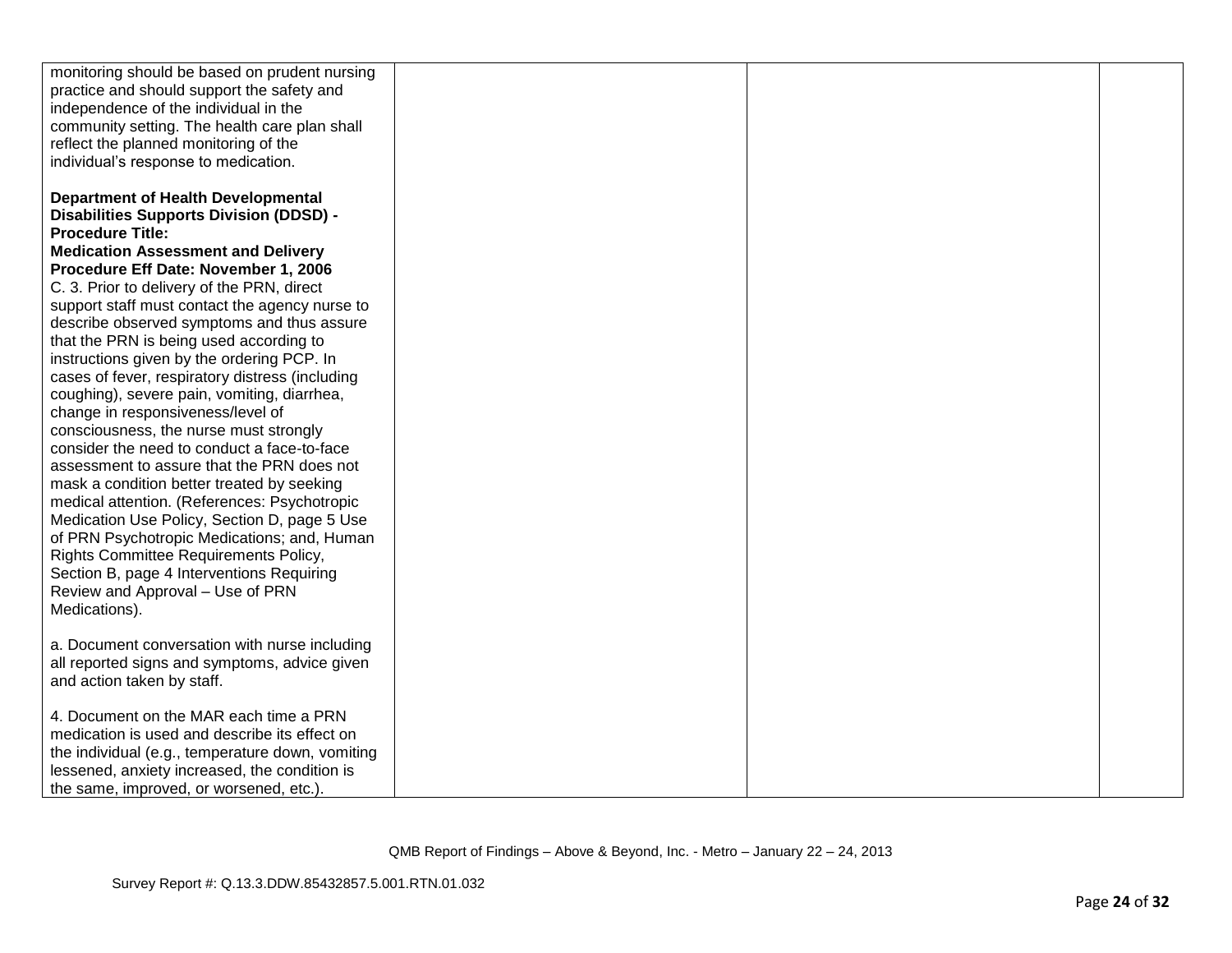| Tag # 1A15.2 & 5109 - Healthcare                 | <b>Standard Level Deficiency</b>                   |                                                     |  |
|--------------------------------------------------|----------------------------------------------------|-----------------------------------------------------|--|
| <b>Documentation</b>                             |                                                    |                                                     |  |
| Developmental Disabilities (DD) Waiver           | Based on record review, the Agency failed to       | <b>Provider:</b>                                    |  |
| Service Standards effective 4/1/2007             | maintain the required documentation in the         | State your Plan of Correction for the               |  |
| <b>CHAPTER 1. III. PROVIDER AGENCY</b>           | Individuals Agency Record as required per          | deficiencies cited in this tag here: $\rightarrow$  |  |
| <b>DOCUMENTATION OF SERVICE DELIVERY</b>         | standard for 2 of 8 individual                     |                                                     |  |
| <b>AND LOCATION - Healthcare</b>                 |                                                    |                                                     |  |
| <b>Documentation by Nurses For Community</b>     | Review of the administrative individual case files |                                                     |  |
| <b>Living Services, Community Inclusion</b>      | revealed the following items were not found,       |                                                     |  |
| <b>Services and Private Duty Nursing</b>         | incomplete, and/or not current:                    |                                                     |  |
| Services: Nursing services must be available     |                                                    |                                                     |  |
| as needed and documented for Provider            | • Special Health Care Needs                        |                                                     |  |
| Agencies delivering Community Living             | <sup>o</sup> Nutritional Plan (#2)                 |                                                     |  |
| Services, Community Inclusion Services and       |                                                    |                                                     |  |
| Private Duty Nursing Services.                   | • Medical Emergency Response Plans                 |                                                     |  |
|                                                  | <sup>o</sup> Seizures (#6)                         | <b>Provider:</b>                                    |  |
| Chapter 1. III. E. (1 - 4) (1) Documentation of  |                                                    | <b>Enter your ongoing Quality Assurance/Quality</b> |  |
| nursing assessment activities                    |                                                    | Improvement processes as it related to this tag     |  |
| (a) The following hierarchy shall be used to     |                                                    | number here: $\rightarrow$                          |  |
| determine which provider agency is               |                                                    |                                                     |  |
| responsible for completion of the HAT and        |                                                    |                                                     |  |
| MAAT and related subsequent planning and         |                                                    |                                                     |  |
| training:                                        |                                                    |                                                     |  |
| (i) Community living services provider           |                                                    |                                                     |  |
| agency;                                          |                                                    |                                                     |  |
| (ii) Private duty nursing provider agency;       |                                                    |                                                     |  |
| (iii) Adult habilitation provider agency;        |                                                    |                                                     |  |
| (iv) Community access provider agency; and       |                                                    |                                                     |  |
| (v) Supported employment provider agency.        |                                                    |                                                     |  |
| (b) The provider agency must arrange for their   |                                                    |                                                     |  |
| nurse to complete the Health Assessment Tool     |                                                    |                                                     |  |
| (HAT) and the Medication Administration          |                                                    |                                                     |  |
| Assessment Tool (MAAT) on at least an annual     |                                                    |                                                     |  |
| basis for each individual receiving community    |                                                    |                                                     |  |
| living, community inclusion or private duty      |                                                    |                                                     |  |
| nursing services, unless the provider agency     |                                                    |                                                     |  |
| arranges for the individual's Primary Care       |                                                    |                                                     |  |
| Practitioner (PCP) to voluntarily complete these |                                                    |                                                     |  |
| assessments in lieu of the agency nurse.         |                                                    |                                                     |  |
| Agency nurses may also                           |                                                    |                                                     |  |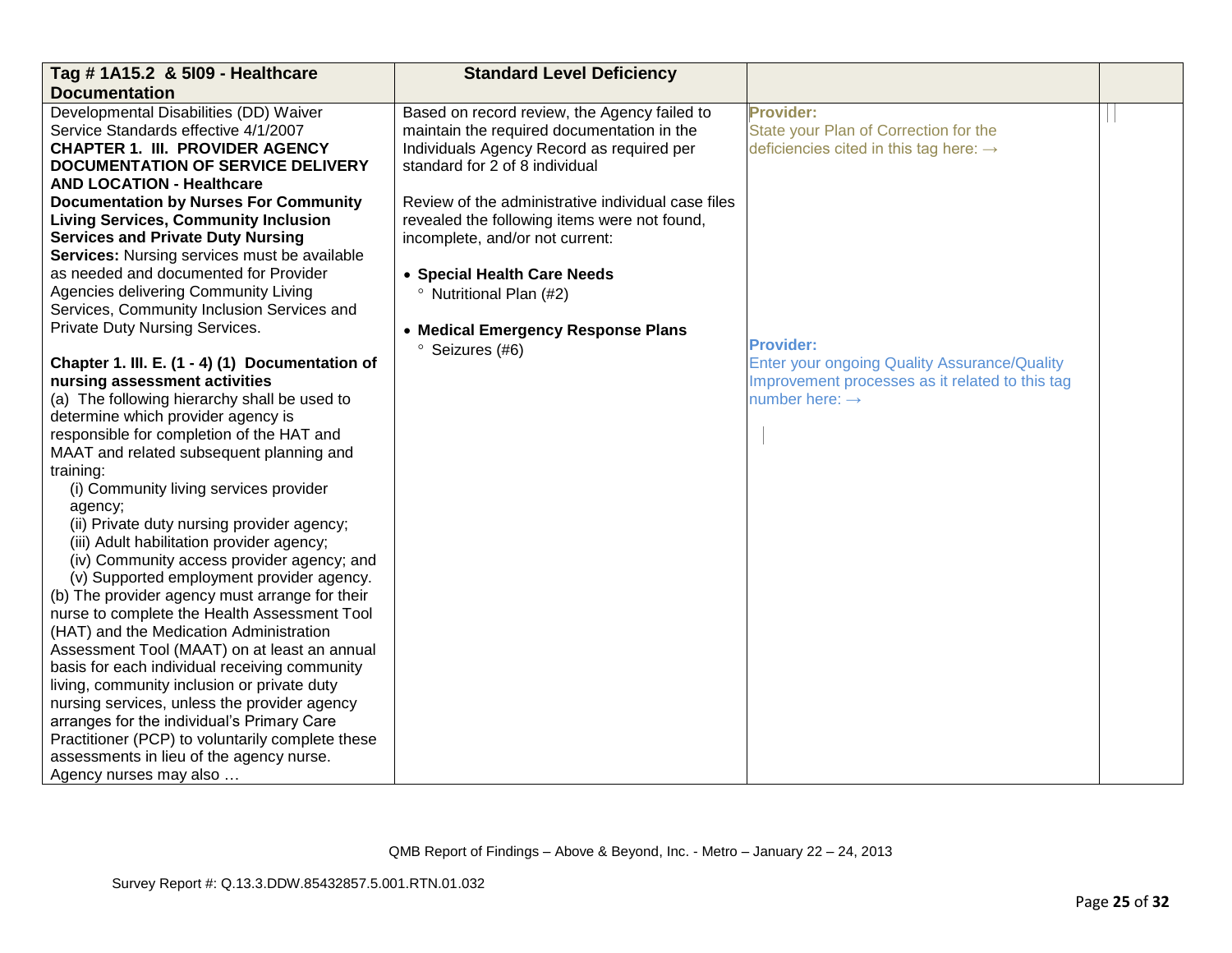| Tag # 6L13 Community Living                                                                | <b>Standard Level Deficiency</b>                   |                                                     |  |
|--------------------------------------------------------------------------------------------|----------------------------------------------------|-----------------------------------------------------|--|
| <b>Healthcare Regts.</b>                                                                   |                                                    |                                                     |  |
| Developmental Disabilities (DD) Waiver                                                     | Based on record review, the Agency failed to       | Provider:                                           |  |
| Service Standards effective 4/1/2007                                                       | provide documentation of annual physical           | State your Plan of Correction for the               |  |
| <b>CHAPTER 6. VI. GENERAL</b>                                                              | examinations and/or other examinations as          | deficiencies cited in this tag here: $\rightarrow$  |  |
| <b>REQUIREMENTS FOR COMMUNITY LIVING</b>                                                   | specified by a licensed physician for 1 of 8       |                                                     |  |
| G. Health Care Requirements for                                                            | individuals receiving Community Living Services.   |                                                     |  |
| <b>Community Living Services.</b>                                                          |                                                    |                                                     |  |
| (1) The Community Living Service providers                                                 | Review of the administrative individual case files |                                                     |  |
| shall ensure completion of a HAT for each                                                  | revealed the following items were not found,       |                                                     |  |
| individual receiving this service. The HAT shall                                           | incomplete, and/or not current:                    |                                                     |  |
| be completed 2 weeks prior to the annual ISP                                               |                                                    |                                                     |  |
| meeting and submitted to the Case Manager                                                  | • Abnormal Involuntary Movement                    |                                                     |  |
| and all other IDT Members. A revised HAT is                                                | <b>Screening</b>                                   |                                                     |  |
| required to also be submitted whenever the                                                 | $\circ$<br>None found 1/2012 - 12/2012 for         |                                                     |  |
| individual's health status changes significantly.                                          | Olazapine (#3)                                     | <b>Provider:</b>                                    |  |
| For individuals who are newly allocated to the                                             |                                                    | <b>Enter your ongoing Quality Assurance/Quality</b> |  |
| DD Waiver program, the HAT may be                                                          |                                                    | Improvement processes as it related to this tag     |  |
| completed within 2 weeks following the initial                                             |                                                    | number here: $\rightarrow$                          |  |
| ISP meeting and submitted with any strategies                                              |                                                    |                                                     |  |
| and support plans indicated in the ISP, or                                                 |                                                    |                                                     |  |
| within 72 hours following admission into direct                                            |                                                    |                                                     |  |
| services, which ever comes first.                                                          |                                                    |                                                     |  |
| (2) Each individual will have a Health Care                                                |                                                    |                                                     |  |
| Coordinator, designated by the IDT. When the                                               |                                                    |                                                     |  |
| individual's HAT score is 4, 5 or 6 the Health<br>Care Coordinator shall be an IDT member, |                                                    |                                                     |  |
| other than the individual. The Health Care                                                 |                                                    |                                                     |  |
| Coordinator shall oversee and monitor health                                               |                                                    |                                                     |  |
| care services for the individual in accordance                                             |                                                    |                                                     |  |
| with these standards. In circumstances where                                               |                                                    |                                                     |  |
| no IDT member voluntarily accepts designation                                              |                                                    |                                                     |  |
| as the health care coordinator, the community                                              |                                                    |                                                     |  |
| living provider shall assign a staff member to                                             |                                                    |                                                     |  |
| this role.                                                                                 |                                                    |                                                     |  |
| (3) For each individual receiving Community                                                |                                                    |                                                     |  |
| Living Services, the provider agency shall                                                 |                                                    |                                                     |  |
| ensure and document the following:                                                         |                                                    |                                                     |  |
| (a) Provision of health care oversight                                                     |                                                    |                                                     |  |
| consistent with these Standards as                                                         |                                                    |                                                     |  |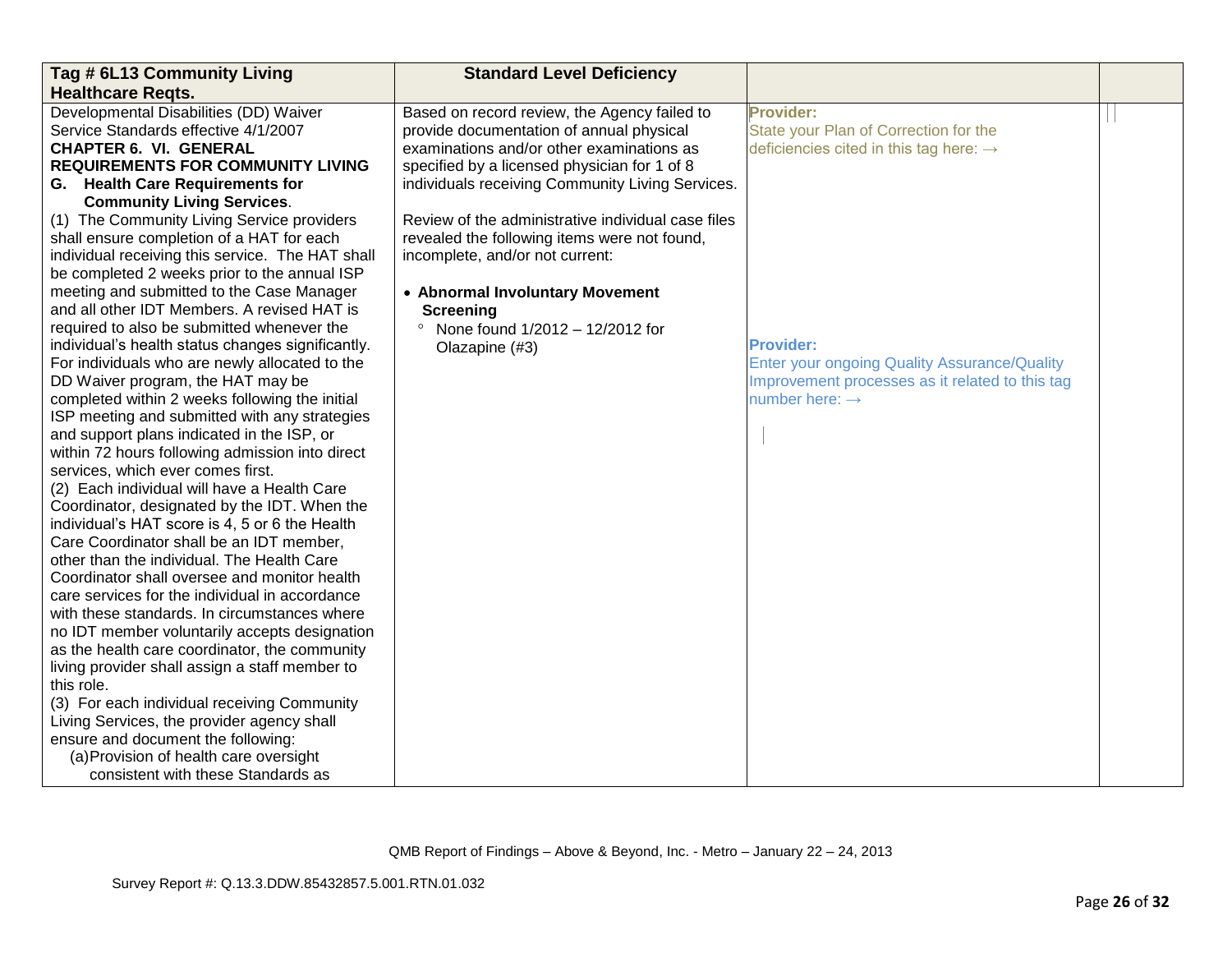| detailed in Chapter One section III E:           |  |  |
|--------------------------------------------------|--|--|
| Healthcare Documentation by Nurses For           |  |  |
| <b>Community Living Services, Community</b>      |  |  |
| Inclusion Services and Private Duty              |  |  |
| Nursing Services.                                |  |  |
| b) That each individual with a score of 4, 5,    |  |  |
| or 6 on the HAT, has a Health Care Plan          |  |  |
| developed by a licensed nurse.                   |  |  |
| (c) That an individual with chronic              |  |  |
| condition(s) with the potential to               |  |  |
| exacerbate into a life threatening               |  |  |
| condition, has Crisis Prevention/                |  |  |
| Intervention Plan(s) developed by a              |  |  |
| licensed nurse or other appropriate              |  |  |
| professional for each such condition.            |  |  |
| (4) That an average of 3 hours of documented     |  |  |
| nutritional counseling is available annually, if |  |  |
| recommended by the IDT.                          |  |  |
| (5) That the physical property and grounds are   |  |  |
| free of hazards to the individual's health and   |  |  |
| safety.                                          |  |  |
| (6) In addition, for each individual receiving   |  |  |
| Supported Living or Family Living Services, the  |  |  |
| provider shall verify and document the           |  |  |
| following:                                       |  |  |
| (a) The individual has a primary licensed        |  |  |
| physician;                                       |  |  |
| (b) The individual receives an annual            |  |  |
| physical examination and other                   |  |  |
| examinations as specified by a licensed          |  |  |
| physician;                                       |  |  |
| (c) The individual receives annual dental        |  |  |
| check-ups and other check-ups as                 |  |  |
| specified by a licensed dentist;                 |  |  |
| (d) The individual receives eye examinations     |  |  |
| as specified by a licensed optometrist or        |  |  |
| ophthalmologist; and                             |  |  |
| (e) Agency activities that occur as follow-up    |  |  |
| to medical appointments (e.g. treatment,         |  |  |
| visits to specialists, changes in                |  |  |
| medication or daily routine).                    |  |  |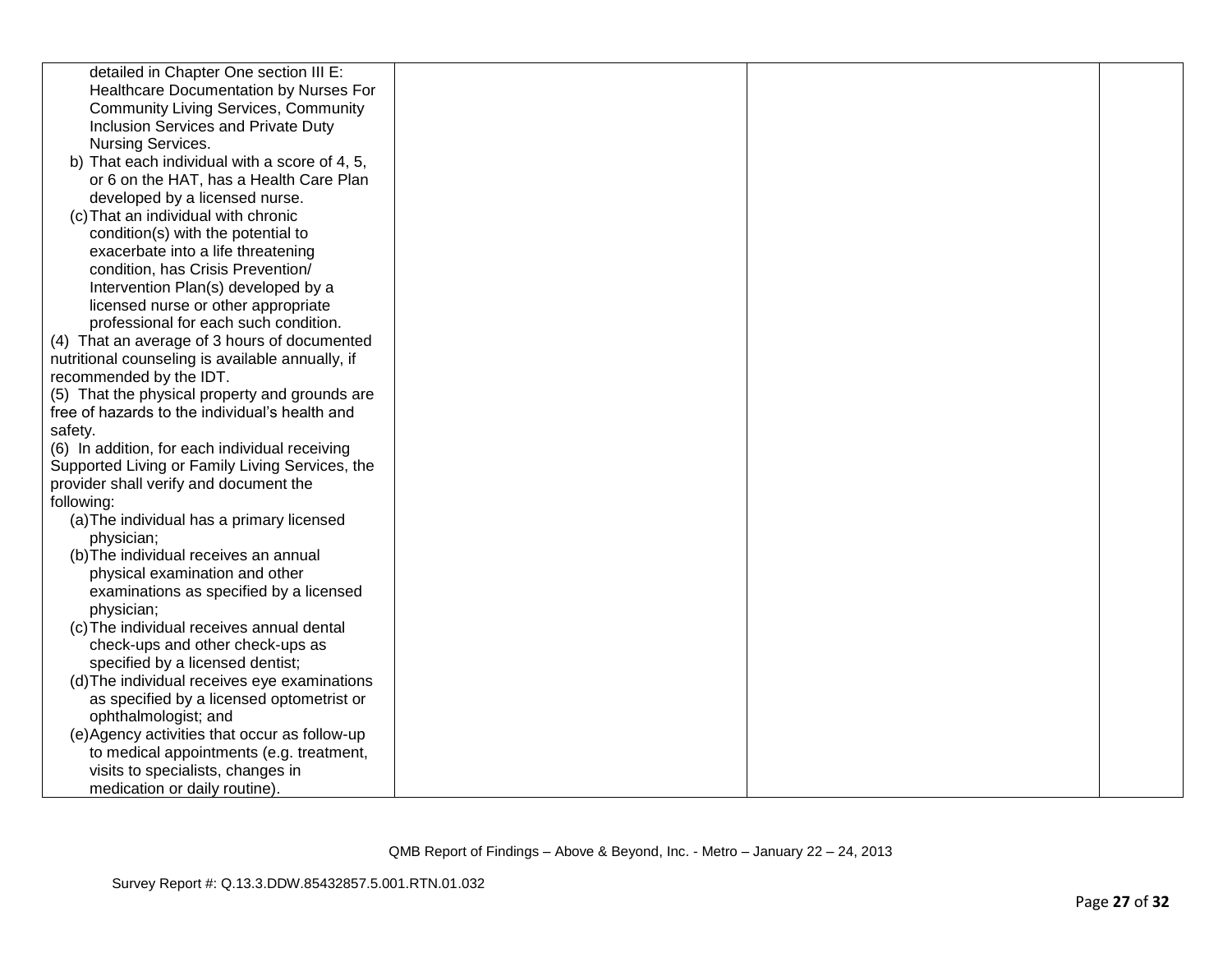| NMAC 8.302.1.17 RECORD KEEPING AND               |  |  |
|--------------------------------------------------|--|--|
| <b>DOCUMENTATION REQUIREMENTS: A</b>             |  |  |
| provider must maintain all the records           |  |  |
| necessary to fully disclose the nature, quality, |  |  |
| amount and medical necessity of services         |  |  |
| furnished to an eligible recipient who is        |  |  |
| currently receiving or who has received          |  |  |
| services in the past.                            |  |  |
|                                                  |  |  |
| B. Documentation of test results: Results of     |  |  |
| tests and services must be documented, which     |  |  |
|                                                  |  |  |
| includes results of laboratory and radiology     |  |  |
| procedures or progress following therapy or      |  |  |
| treatment.                                       |  |  |
|                                                  |  |  |
|                                                  |  |  |
|                                                  |  |  |
|                                                  |  |  |
|                                                  |  |  |
|                                                  |  |  |
|                                                  |  |  |
|                                                  |  |  |
|                                                  |  |  |
|                                                  |  |  |
|                                                  |  |  |
|                                                  |  |  |
|                                                  |  |  |
|                                                  |  |  |
|                                                  |  |  |
|                                                  |  |  |
|                                                  |  |  |
|                                                  |  |  |
|                                                  |  |  |
|                                                  |  |  |
|                                                  |  |  |
|                                                  |  |  |
|                                                  |  |  |
|                                                  |  |  |
|                                                  |  |  |
|                                                  |  |  |
|                                                  |  |  |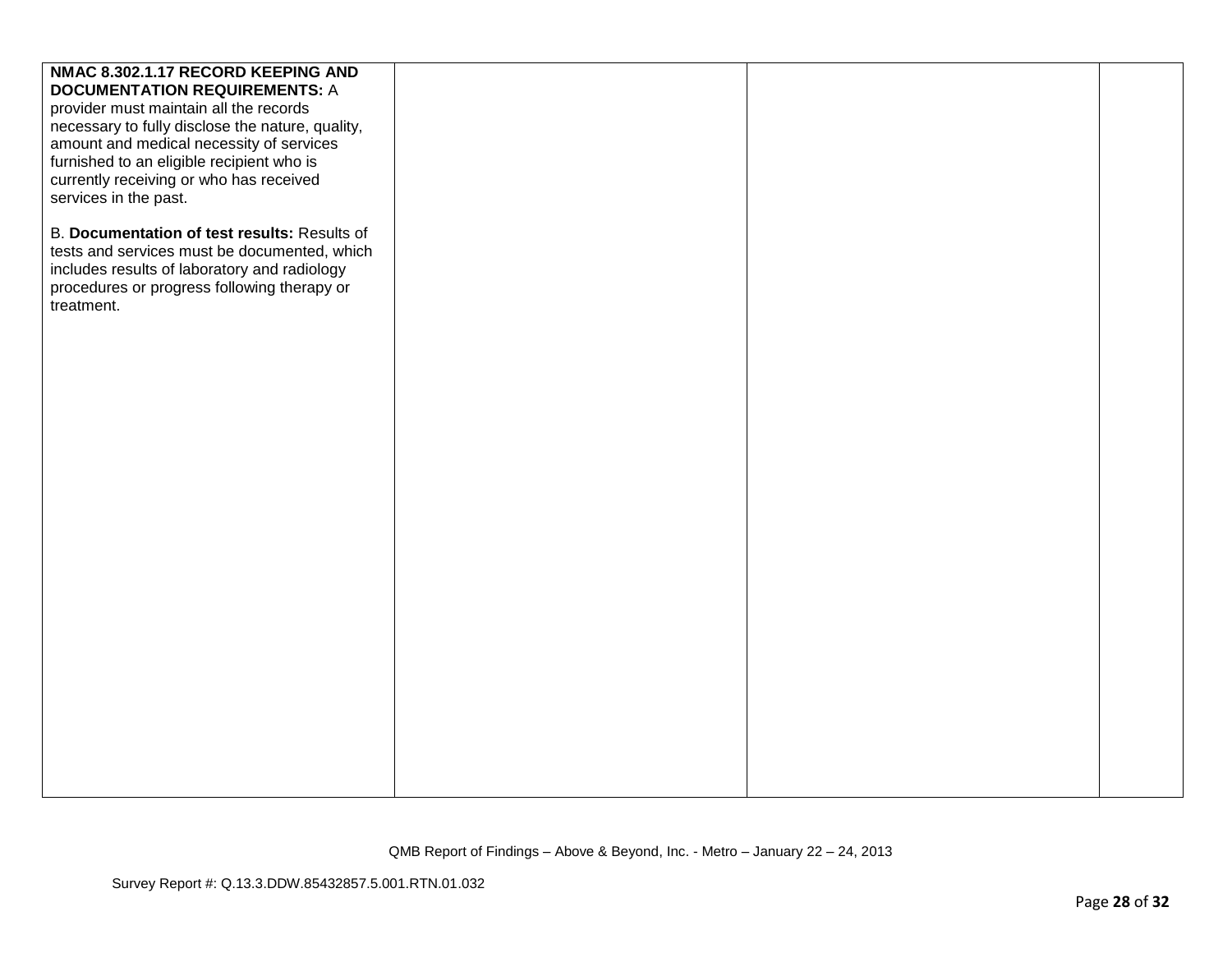| <b>Standard of Care</b>                                                                                                                                                                                                                                                                                                                                                                                                                                                                                                                                                                                                                                              | <b>Deficiencies</b>                                                                                                                                                                                                                                                                                                                                   | <b>Agency Plan of Correction, On-going</b><br><b>QA/QI &amp; Responsible Party</b>                                                                       | <b>Date</b><br><b>Due</b> |
|----------------------------------------------------------------------------------------------------------------------------------------------------------------------------------------------------------------------------------------------------------------------------------------------------------------------------------------------------------------------------------------------------------------------------------------------------------------------------------------------------------------------------------------------------------------------------------------------------------------------------------------------------------------------|-------------------------------------------------------------------------------------------------------------------------------------------------------------------------------------------------------------------------------------------------------------------------------------------------------------------------------------------------------|----------------------------------------------------------------------------------------------------------------------------------------------------------|---------------------------|
|                                                                                                                                                                                                                                                                                                                                                                                                                                                                                                                                                                                                                                                                      |                                                                                                                                                                                                                                                                                                                                                       | CMS Assurance - Medicaid Billing/Reimbursement/Financial Accountability - State financial oversight exists to assure that claims                         |                           |
|                                                                                                                                                                                                                                                                                                                                                                                                                                                                                                                                                                                                                                                                      | are coded and paid for in accordance with the reimbursement methodology specified in the approved waiver.                                                                                                                                                                                                                                             |                                                                                                                                                          |                           |
| Tag # 5144 Adult Habilitation                                                                                                                                                                                                                                                                                                                                                                                                                                                                                                                                                                                                                                        | <b>Standard Level Deficiency</b>                                                                                                                                                                                                                                                                                                                      |                                                                                                                                                          |                           |
| <b>Reimbursement</b>                                                                                                                                                                                                                                                                                                                                                                                                                                                                                                                                                                                                                                                 |                                                                                                                                                                                                                                                                                                                                                       |                                                                                                                                                          |                           |
| Developmental Disabilities (DD) Waiver<br>Service Standards effective 4/1/2007<br><b>CHAPTER 1 III. PROVIDER AGENCY</b><br><b>DOCUMENTATION OF SERVICE DELIVERY</b><br><b>AND LOCATION</b><br><b>General: All Provider Agencies shall</b><br>А.<br>maintain all records necessary to fully                                                                                                                                                                                                                                                                                                                                                                           | Based on record review, the Agency failed to<br>provide written or electronic documentation as<br>evidence for each unit billed for Adult<br>Habilitation Services for 2 of 4 individuals.<br>Individual #2<br>November 2012                                                                                                                          | Provider:<br>State your Plan of Correction for the<br>deficiencies cited in this tag here: $\rightarrow$                                                 |                           |
| disclose the service, quality, quantity and<br>clinical necessity furnished to individuals<br>who are currently receiving services. The<br>Provider Agency records shall be<br>sufficiently detailed to substantiate the<br>date, time, individual name, servicing<br>Provider Agency, level of services, and<br>length of a session of service billed.<br><b>B.</b><br><b>Billable Units: The documentation of the</b><br>billable time spent with an individual shall<br>be kept on the written or electronic record<br>that is prepared prior to a request for<br>reimbursement from the HSD. For each<br>unit billed, the record shall contain the<br>following: | • The Agency billed 78 units of Adult<br>Habilitation (T2031 U1) from 10/30/2012<br>through 11/9/2012 Documentation received<br>accounted for 32 units.<br>Individual #4<br>September 2012<br>• The Agency billed 400 units of Adult<br>Habilitation (T2031 U1) from 9/3/2012<br>through 9/28/2012 Documentation received<br>accounted for 382 units. | <b>Provider:</b><br><b>Enter your ongoing Quality Assurance/Quality</b><br>Improvement processes as it related to this tag<br>number here: $\rightarrow$ |                           |
| Date, start and end time of each service<br>(1)<br>encounter or other billable service interval;                                                                                                                                                                                                                                                                                                                                                                                                                                                                                                                                                                     |                                                                                                                                                                                                                                                                                                                                                       |                                                                                                                                                          |                           |
| A description of what occurred during the<br>(2)<br>encounter or service interval; and                                                                                                                                                                                                                                                                                                                                                                                                                                                                                                                                                                               |                                                                                                                                                                                                                                                                                                                                                       |                                                                                                                                                          |                           |
| The signature or authenticated name of<br>(3)<br>staff providing the service.                                                                                                                                                                                                                                                                                                                                                                                                                                                                                                                                                                                        |                                                                                                                                                                                                                                                                                                                                                       |                                                                                                                                                          |                           |
| MAD-MR: 03-59 Eff 1/1/2004<br>8.314.1 BI RECORD KEEPING AND<br><b>DOCUMENTATION REQUIREMENTS:</b><br>Providers must maintain all records necessary                                                                                                                                                                                                                                                                                                                                                                                                                                                                                                                   |                                                                                                                                                                                                                                                                                                                                                       |                                                                                                                                                          |                           |
| to fully disclose the extent of the services                                                                                                                                                                                                                                                                                                                                                                                                                                                                                                                                                                                                                         |                                                                                                                                                                                                                                                                                                                                                       |                                                                                                                                                          |                           |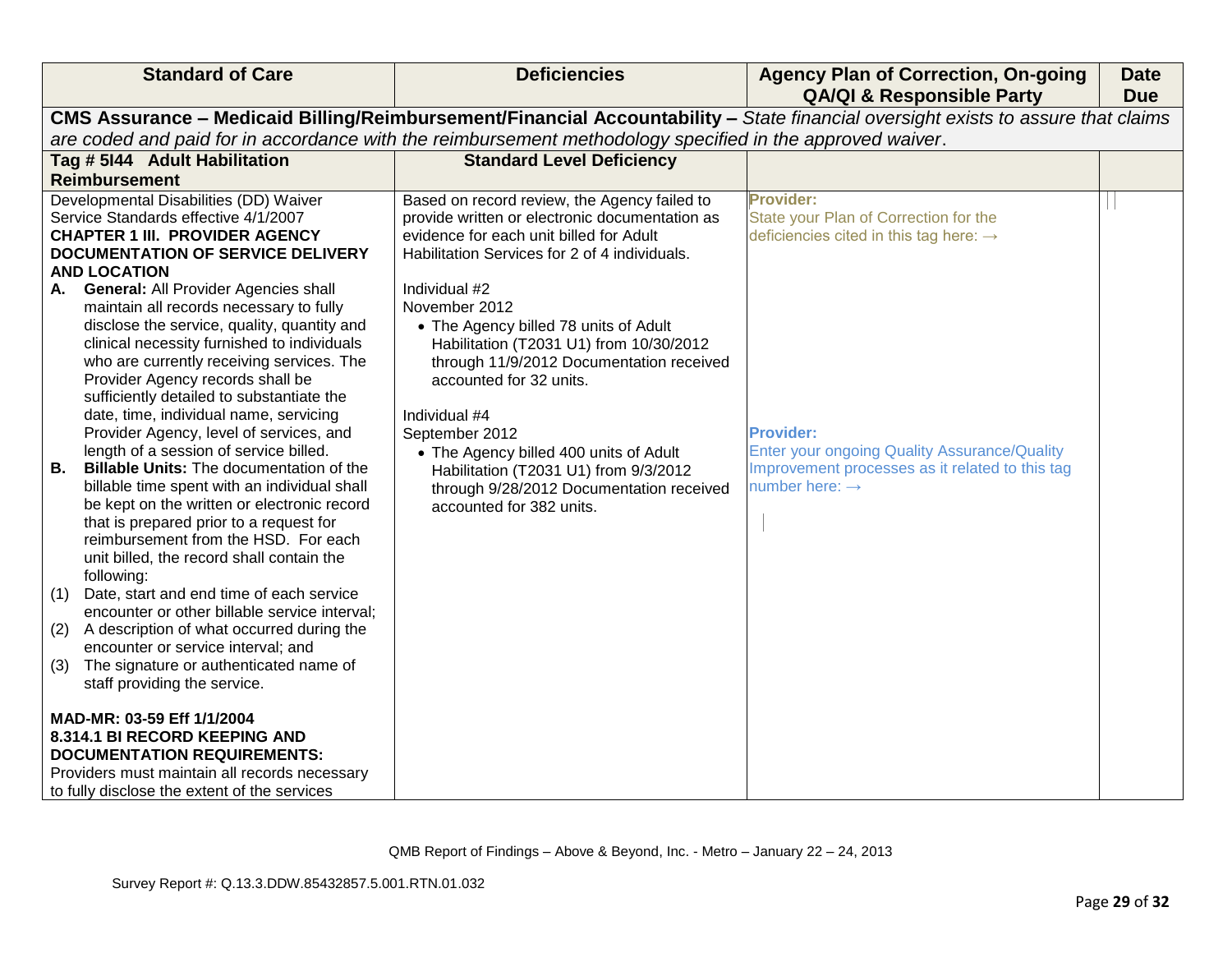| provided to the Medicaid recipient. Services<br>that have been billed to Medicaid, but are not<br>substantiated in a treatment plan and/or patient<br>records for the recipient are subject to<br>recoupment.                                                                                                                                                                                                                                                                                                                                                              |  |  |
|----------------------------------------------------------------------------------------------------------------------------------------------------------------------------------------------------------------------------------------------------------------------------------------------------------------------------------------------------------------------------------------------------------------------------------------------------------------------------------------------------------------------------------------------------------------------------|--|--|
| Developmental Disabilities (DD) Waiver<br>Service Standards effective 4/1/2007<br><b>CHAPTER 5 XVI. REIMBURSEMENT</b><br>A. Billable Unit. A billable unit for Adult<br>Habilitation Services is in 15-minute increments<br>hour. The rate is based on the individual's level<br>of care.                                                                                                                                                                                                                                                                                  |  |  |
| <b>B. Billable Activities</b><br>(1) The Community Inclusion Provider Agency<br>can bill for those activities listed and described<br>on the ISP and within the Scope of Service.<br>Partial units are allowable. Billable units are<br>face-to-face, except that Adult Habilitation<br>services may be non-face-to-face under the<br>following conditions: (a) Time that is non face-<br>to-face is documented separately and clearly<br>identified as to the nature of the activity; and(b)<br>Non face-to-face hours do not exceed 5% of<br>the monthly billable hours. |  |  |
| (2) Adult Habilitation Services can be provided<br>with any other services, insofar as the services<br>are not reported for the same hours on the<br>same day, except that Therapy Services and<br>Case Management may be provided and billed<br>for the same hours                                                                                                                                                                                                                                                                                                        |  |  |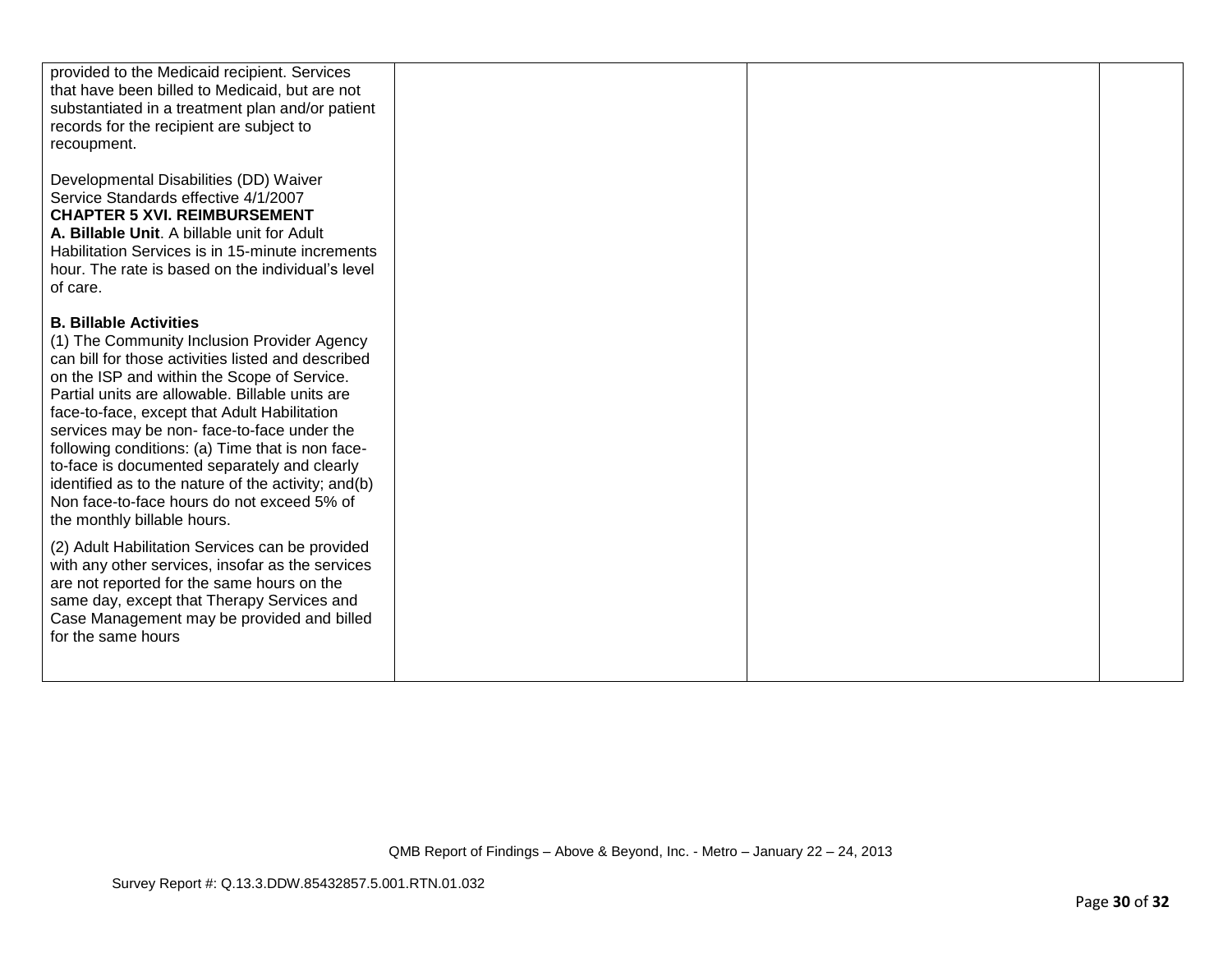| Date:           | February 15, 2013                             |
|-----------------|-----------------------------------------------|
| To:             | Anita Vallejos, Director of Quality Assurance |
| Provider:       | Above & Beyond, Inc.                          |
| Address:        | 1116 Pennsylvania NE                          |
| State/Zip:      | Albuquerque, New Mexico 87110                 |
| E-mail Address: | anita@abinm.com                               |

| Region:           | Metro                                                                                               |
|-------------------|-----------------------------------------------------------------------------------------------------|
| Survey Date:      | January 22 - 24, 2013                                                                               |
| Program Surveyed: | Developmental Disabilities Waiver                                                                   |
| Service Surveyed: | Community Living Supports (Supported Living) & Community Inclusion Supports (Adult<br>Habilitation) |
| Survey Type:      | Routine                                                                                             |

Dear Ms. Vallejos

Your request for a Reconsideration of Findings was received on February 8, 2013. Your request and the supporting evidence provided have been reviewed. Based on the review of applicable standards and regulations, review of the survey process and the evidence you provided, the following determinations have been made:

#### Regarding Tag # 1A09.1

Determination: The IRF committee is removing the original finding in the report of findings. You are required to complete the remainder of your Plan of Correction as previously indicated.

#### Regarding Tag # 5I44

Determination: The IRF committee is modifying the original finding in the report of findings. You are required to complete the remainder of your Plan of Correction as previously indicated. Based on documentation supplied the billing for Individual #2 for the time period of 10/30/12 to 11/9/12 still did not verify the units billed for (78 billed for, 58 units justified). The units for Individual #4 for the time period of 9/3/12 to 9/28/12 will be removed (400 units billed for, 400 units justified).

This concludes the Informal Reconsideration of Finding process. The IRF process is separate and apart from the Informal Dispute Resolution process or the Medicaid Fair Hearing process when DOH sanctions are imposed on a provider.

Thank you. Respectfully,

Seoff Good

Deputy Bureau Chief/QMB Informal Reconsideration of Finding Committee Chair